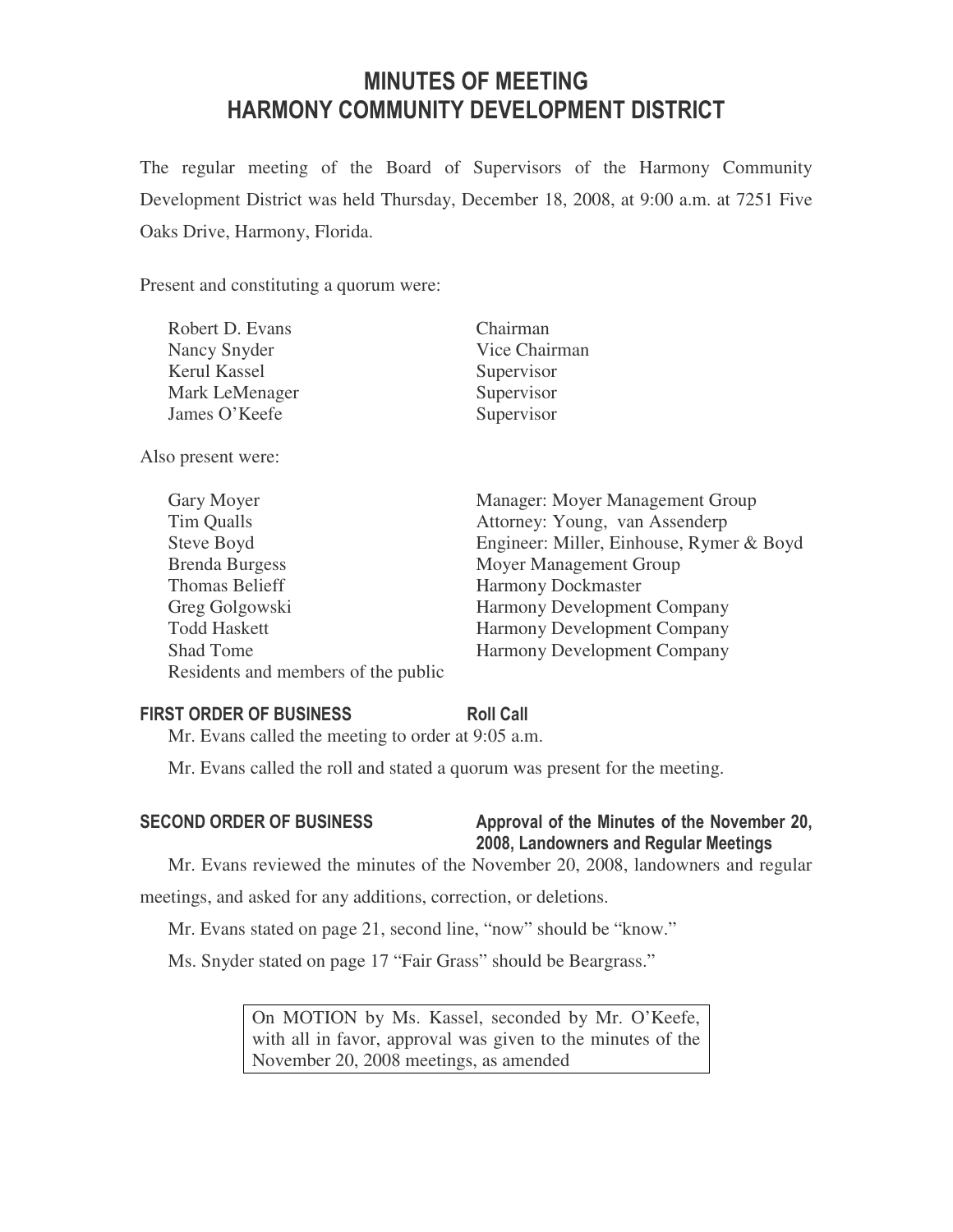# THIRD ORDER OF BUSINESS Public Hearing for the Amendment of Chapter 1, Rule 1.5 of the Harmony CDD Rules and Procedures Relating to the Pool Hours, Fees Schedules and Rates

Mr. Qualls stated in the agenda package is the existing park and recreation policy and following that in the agenda, if adopted will be come part of this policy, is the memorial policy beginning with section 12. I revised these according to the suggestions I received from the Board and the public at the last meeting where we discussed this. The key concerns were to make sure these dealt with memorialization of events, to make sure the plaques were uniform, and to make sure donations included the cost of the plaques and labor as well as any shipping, taxes and related fees. This meeting has been advertised as a public hearing for comments from the public and the Board.

Mr. LeMenager stated page 4 under pool use, the difficulty I have is section 3.2 says that all persons prior to using the pool must sign a statements. But a few lines above it says a resident can bring up to 8 guests. Those seem to be in conflict. Are we expecting guests to sign a document before they swim in the pool? I do not think it is very workable the way it is written.

Mr. Qualls stated I understand what you are saying. The idea behind signing a contract is to make sure people acknowledge that there are rules to the pool and to make them aware of the policies. We can make just those folks who are residents of the community and have an access key are the ones to sign the agreement in exchange for their access key.

Mr. LeMenager stated that is a terrific idea. My concern with the way it is written, it will get broken all the time. Why have rules if you are not going to enforce them. I do not think that is very enforceable.

Mr. Qualls stated that is an excellent suggestion.

Ms. Kassel asked does it pertain to the pool or to boat use? It looks like a boat use agreement.

Mr. Qualls stated there is an agreement for the boat and these rules also contemplate an agreement for the pool. That was an earlier suggestion.

Ms. Snyder stated I agree it should be changed to when they pick up their key to sign the agreement because they are responsible for their guests. This fits better with the boat. We would need a full-time person if we are going to have all this paperwork to be signed.

2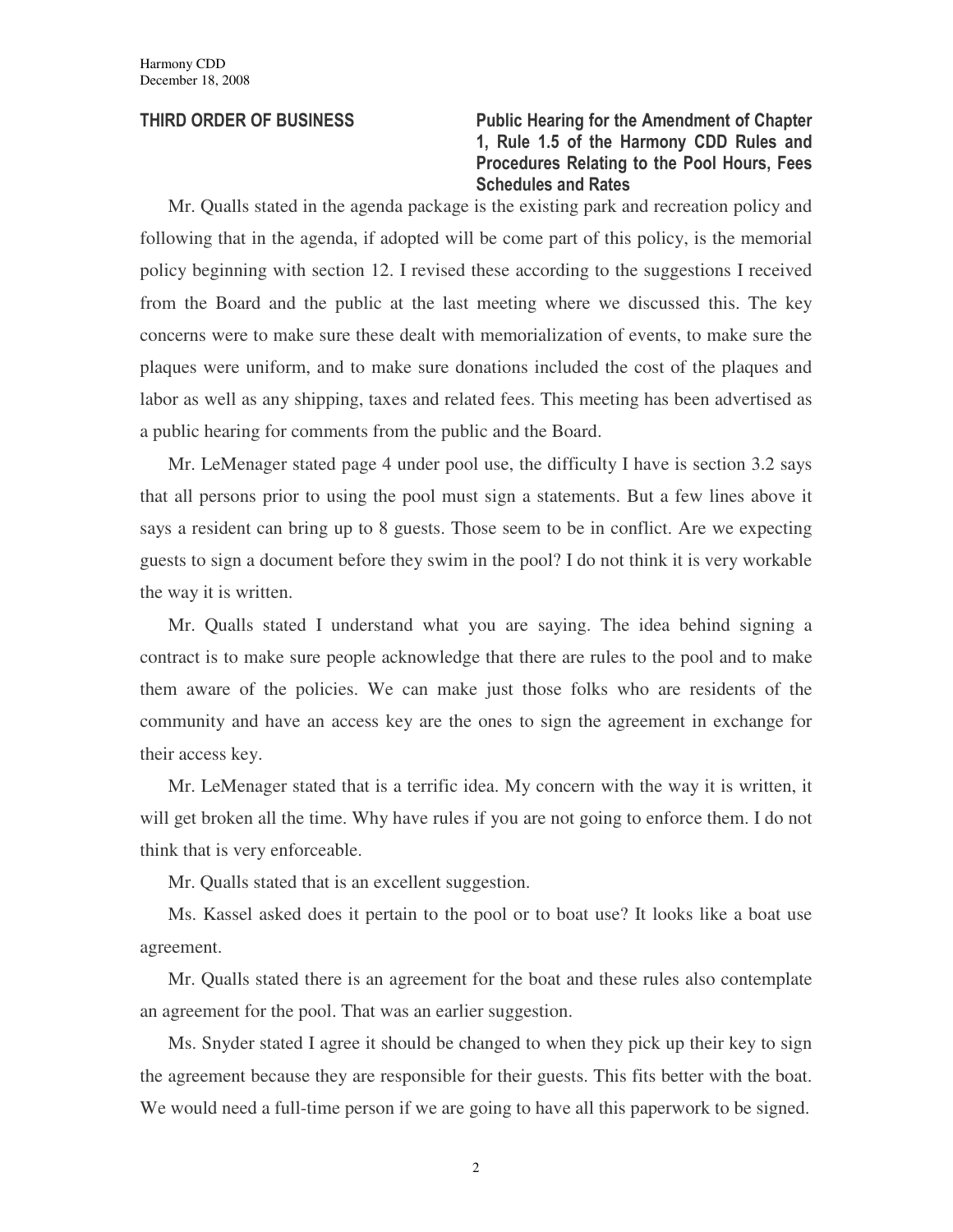Mr. Qualls stated that is the give and take with having rules, in that there is often more work required.

Ms. Kassel stated if we are going to require they sign a form for their key, we have hundreds of residents who have keys and have not signed agreements.

Mr. Qualls stated typically when a Statute is changed, the law is applied prospectively and not retroactively. Those folks would be grandfathered in. Once this policy goes into effect, it will be the policy from this date going forward. They would not have to reregister and sign the paperwork to use the pool.

Ms. Kassel asked would it be a good idea to put a note on the bottom of the pool rules sign to say by entering this facility you agree to these rules?

Mr. Qualls stated I see the wisdom in that but if you are using something that is not yours, you are held to a standard of what the owner desires to take place. There is no harm in adding that to the sign other than the cost of labor involved in that.

Mr. Evans stated Ms. Kassel raises a good point of trying to manage the signatures of all the residents. Can we simply have a provision that says by acceptance of the pool key, you are automatically agreeing to the rules?

Mr. Qualls stated yes. We can simply remove section 3.2.

Mr. Evans stated as opposed to adding another layer of administration, by virtue of acceptance, you agree to abide by these rules.

Ms. Kassel stated that sounds great. I would still like to add that to the sign if it is not too expensive. Then we are covered proactively and retroactively.

Mr. Qualls stated perhaps a motion would be in order to remove 3.2.

Ms. Snyder moved to remove section 3.2 from the draft rules. Ms. Kassel seconded the motion.

Mr. LeMenager asked is this the kind of thing that should be in the HOA?

Mr. Qualls stated no, the pool is a CDD-maintained recreational facility.

Ms. Snyder stated I would like to add to the sign that is there what Ms. Kassel recommended.

> On VOICE VOTE, with all in favor, approval was given to remove section 3.2 from the draft rules.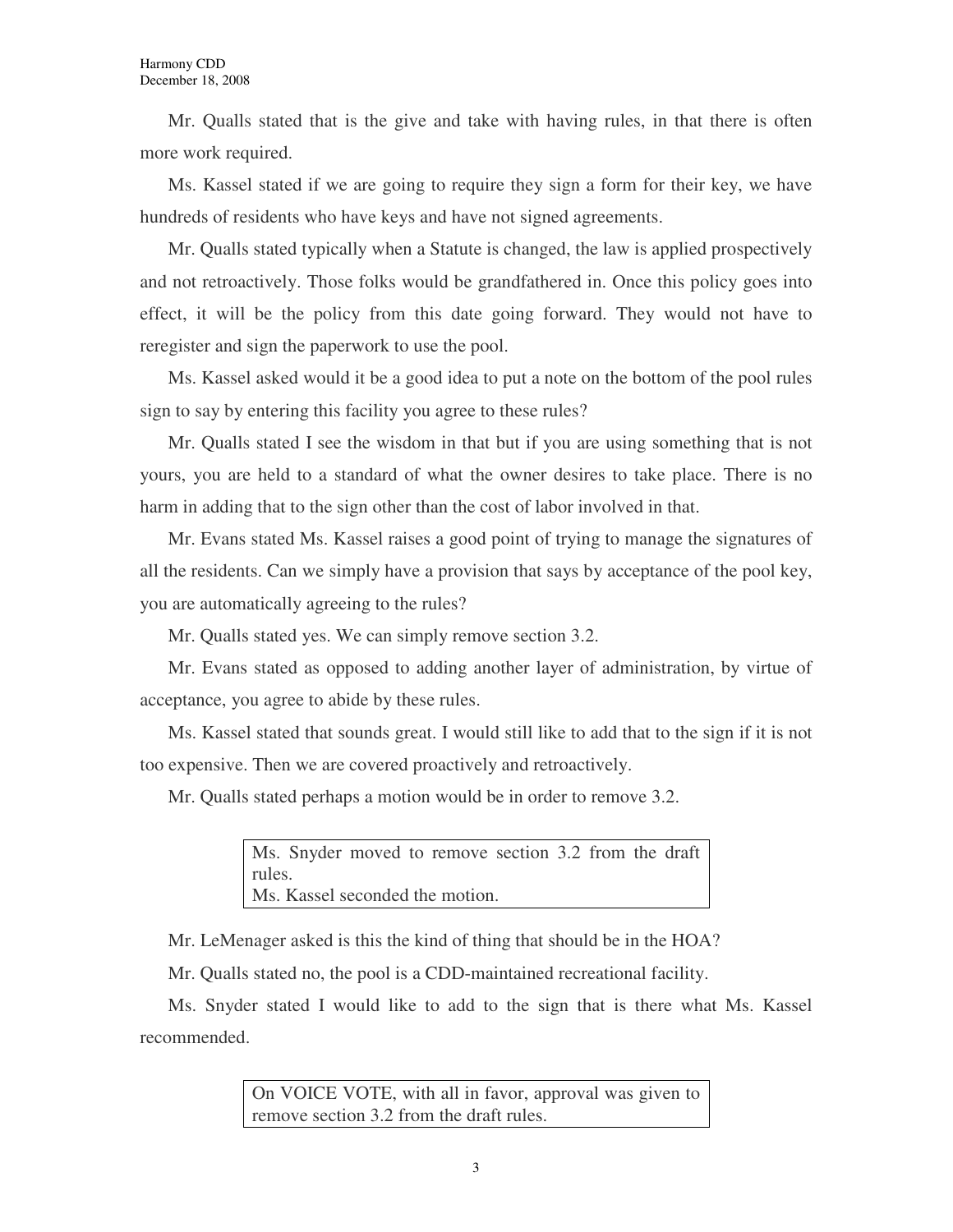Mr. LeMenager stated if I look at section 4 in its entirety related to soccer, volleyball and basketball facilities, I do not think this works at all. I live right across from the soccer facility. During football season it is used three to four times a week for organized practice and I am sure no one has asked for special permission to do that, but I think it is something we want to encourage. We want people to use these facilities. The rules have ended up being that if a large group wants to use it, you have to reserve it in advance and put up a deposit. I think that would discourage youth football. I wonder if our intention is really to talk about true special events. I do not see eight year olds practicing a couple times a week as a special event because I think that is exactly the type of thing it was designed for. It has worked beyond everyone's expectations as to how often it is used. It is a very popular facility. I would be hesitant to put in too many rules for uses like that. If we are talking about true special events and someone wants to reserve it for their exclusive use at a particular time to make sure it is theirs, that is fine. If someone else comes along and wants to have practice, the user can say they have reserved it and have permission to use it for the following number of hours. Kids practicing football fits 4.1a when it is generally open for recreation during daylight hours. I am concerned we are adding a layer of rules for things that the facilities were designed for.

Mr. Qualls stated I understand your concern and I appreciate you bringing this up. My comment is that if you look at the definition of special event in section 1.2, it is an event that involves more than normal, everyday use of the property. Kids playing football at a football playing facility is normal use. Examples of special events are weddings and anniversary parties. There are athletic events where someone might want to set it aside for a flag football game. I do not know how you mix those two things. I can explore changing the definition of special event to specifically exclude football practice, but I can argue that it is not a special event and, therefore, no reservation is required.

Ms. Kassel stated my feeling is we can have these rules but we do not need to enforce them.

Mr. LeMenager stated I think it is a bad idea to have rules you do not want to enforce. Then when you do want to enforce them, their immediate defense is why did we choose them because everyone else has been doing it.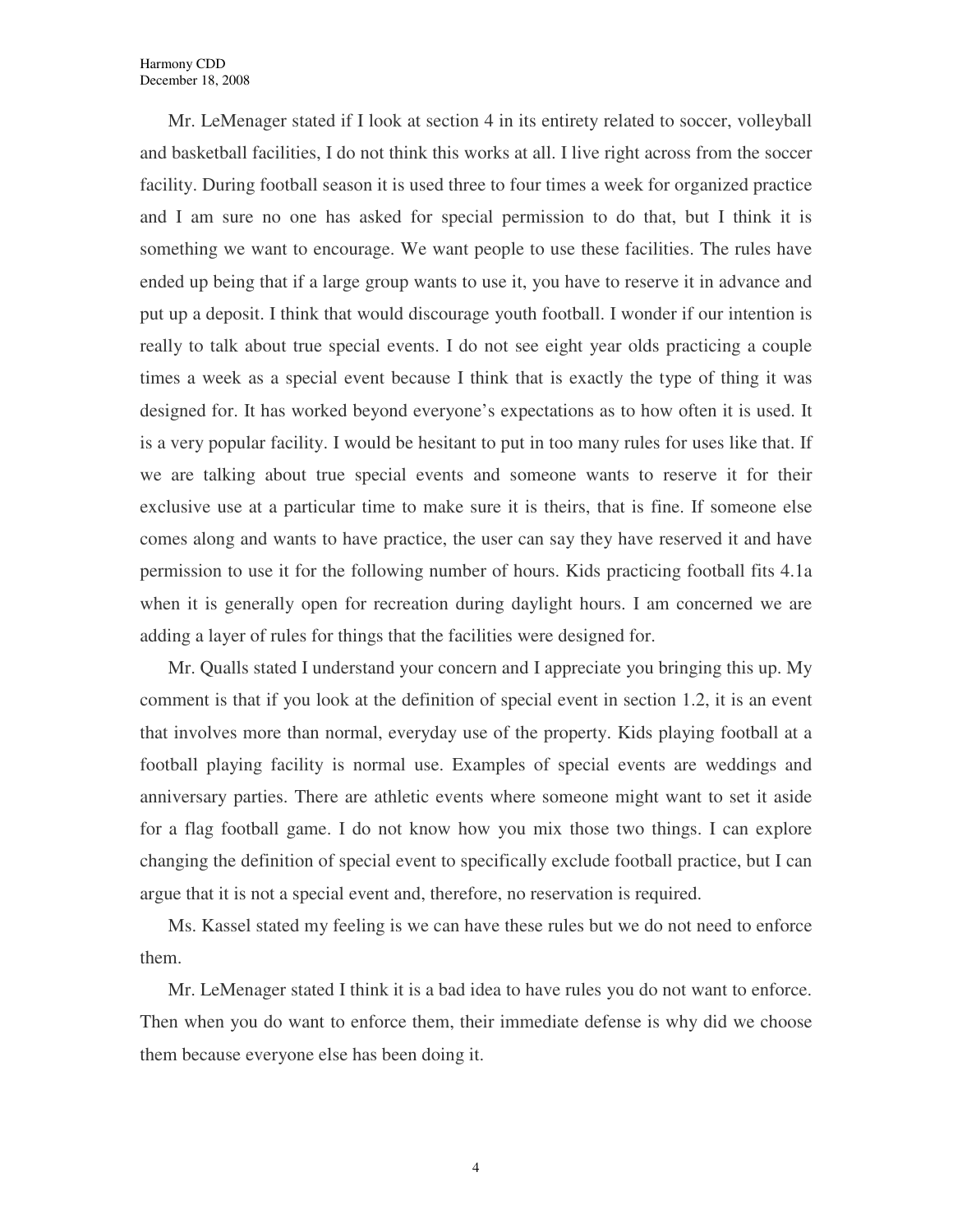Ms. Snyder stated if you have football practice, I agree that it is not an athletic event. The event could be a play off perhaps. They come three times a week. Is that a special event?

Mr. Moyer stated maybe the cure is as simple as adding to the definition of special event in which the applicant desires exclusive use of the facility.

Mr. Evans stated there is a list of events in section 5.2.

Ms. Snyder stated I do not see how a regular practice fits into this.

Ms. Kassel stated I like Mr. Moyer's idea when they request exclusive use.

Mr. Moyer stated the rest of the time is normal use.

Mr. LeMenager stated my number one concern is, I do not want to have aset of rules that we selectively enforce. I do not want in any way to discourage them from coming to practice. If someone wants exclusive use of the facility, it is a special event and these are the rules they have to go through in order to have exclusive use. Otherwise it is normal use.

Mr. Qualls stated my only concern from a legal perspective is the difference between exclusivity and non exclusivity. The premise behind these rules is to require insurance and to make sure the District is covered from a liability standpoint. If someone is having a wedding, there are insurance requirements and if they are serving alcohol, there are requirements for various things, all to protect the District. Just because someone is having a wedding and they do not care who shows up and therefore it is not exclusive and they do not have to follow all the insurance requirements, that is my concern. I see your point and it is well taken but I do not know that a distinction between exclusivity and non exclusivity quite does it. The rules regarding use of the facility, it says they are generally available for recreation.

Mr. LeMenager stated we are talking about organized practices. I have talked with the athletic director at the high school and reported that the pool use was not the freshmen but they bring older kids over to learn new strokes. He will give me a copy of the insurance policy. In terms of the *quid pro quo*, he was surprised that we do not think we have use of the tennis courts. He said we absolutely do and it was designed that way. I had confirmation from residents that the gates are open and only one person reported it was ever locked. You should be marketing that as am amenity.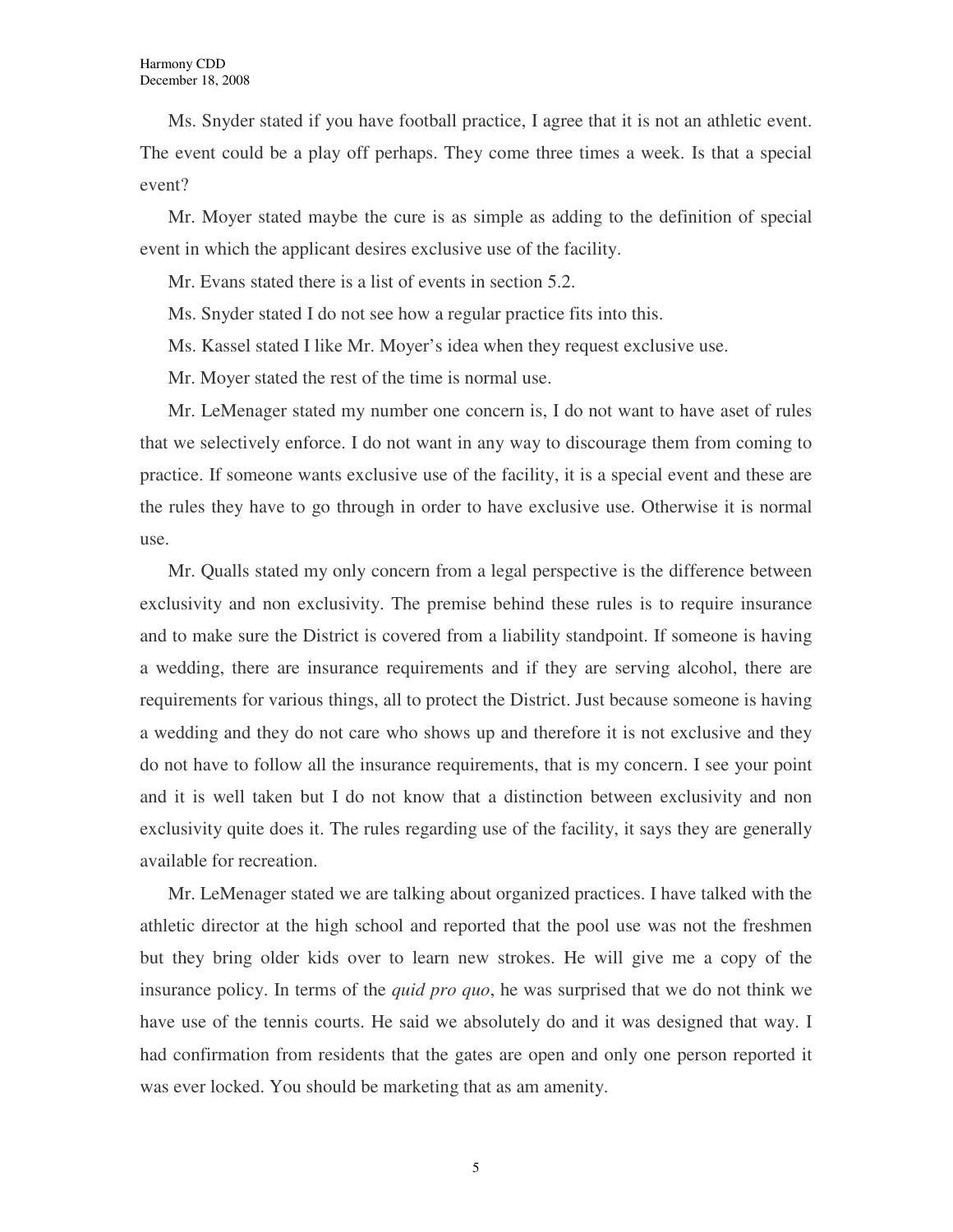Mr. Qualls stated anytime there is a policy, you will never be able to word it to cover every possible instance that may arise. These rules governing use of facilities for special events have been in place for some time and we subsequently added section 4.1. By defining "special event" as we have, certainly there is room to argue that practice is or is not a special event. This Board is charged with making sure the policy is the way we want. If you say organized practice is not a special event, then I do not think it is necessary to change the rule. I recommend adopting the rules if that is your desire, subject to me looking into ways to exclude the practice issue as best as possible.

Mr. LeMenager asked has anyone ever officially reserved where people pay the deposit?

Mr. Tome stated yes, very often.

Ms. Snyder stated the church does all the time.

Mr. Tome stated on the activities side, we have a standing deposit and we submit a calendar every month with all the uses scheduled for the month.

Ms. Snyder stated the church always pays the \$250 deposit and always had it returned.

Mr. LeMenager stated that was my main concern. Have they ever reserved the field?

Mr. Tome stated this past season we included them under our activities as a trial so they are included in our deposit. It is included in our calendar of events.

Mr. Evans asked do we need to make other modifications besides removing section 3.2?

Mr. Moyer stated it sounds like we move forward with the way it is. If we need to come back and revisit it, we can do that.

Mr. O'Keefe stated we can always amend it.

Mr. Qualls stated yes.

Mr. Evans stated I think those are all good comments. I will open the public hearing for audience comments. There being no public comments, I will close the public hearing.

> On MOTION by Mr. LeMenager, seconded by Ms. Kassel, with all in favor, approval was given to the rules, amended as described above.

Mr. Qualls stated thank you for your comments. It is much appreciated.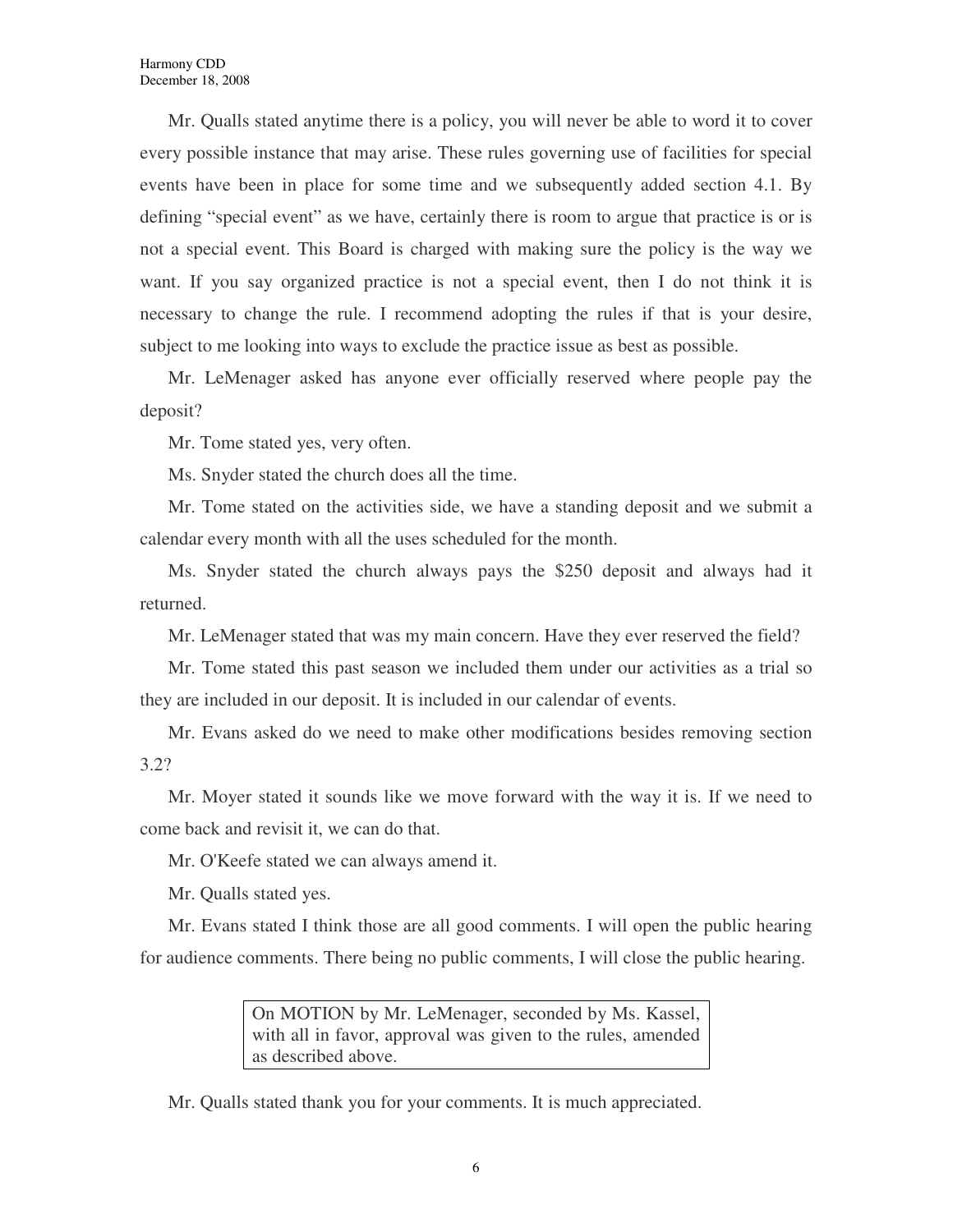### FOURTH ORDER OF BUSINESS District Manager's Report

#### **A. Financial Statements**

Mr. Moyer reviewed the financial statements, included in the agenda packet and available for public review in the District Office during normal business hours.

Mr. Moyer stated at last month's meeting we indicated that we had not received much for non-ad valorem assessments, nor did we expect to. On December 1 and December 11, we received \$19,779 and \$143,443 respectively. In total that represents about 9.9% of our assessment levy. We will continue to receive these distributions from the tax collector on a fairly regular basis, usually no less frequently than every other week until March when they become delinquent.

Mr. Evans stated we have the first quarter operating reserve that allows us to pay our bills while these funds are coming in, so we are in good shape.

Mr. Moyer stated yes, we are fine.

Ms. Kassel stated on the 2001 and 2004 debt service spreadsheets, even though we have significant negative balances in the year-to-date budget versus actual, that is normal because there is nothing here that shows what a typical cash flow will be. It is received when it comes in during the year.

Mr. Moyer stated it will be received between December and March. The expenses are due May 1 and November 1 and those are the critical dates to look for in these statements.

#### **B. Invoice Approval #104 and Check Run Summary**

Mr. Moyer reviewed the invoices and check summary and requested approval.

Mr. LeMenager stated thank you for sending me all the contracts that are in place. When I reviewed the contract with our legal advisor, I noted that travel time was to be billed at \$100 per hour and we are being billed at \$125. When was that change made or approved between the original contract in 2000 and now?

Mr. Qualls stated the partners met to discuss this and Ken van Assenderp reviewed the contract. It says \$100 will be charged per hour of travel. When I, as an associate, came on board, I charged my hourly rate of \$125 per hour. It takes me three hours and 45 minutes of travel each way and I only charge three hours total because I treat it as if I were getting on a plane. Pursuant to the contract we have actually very substantially undercharged. That being said, the firm revisited this policy and made the decision that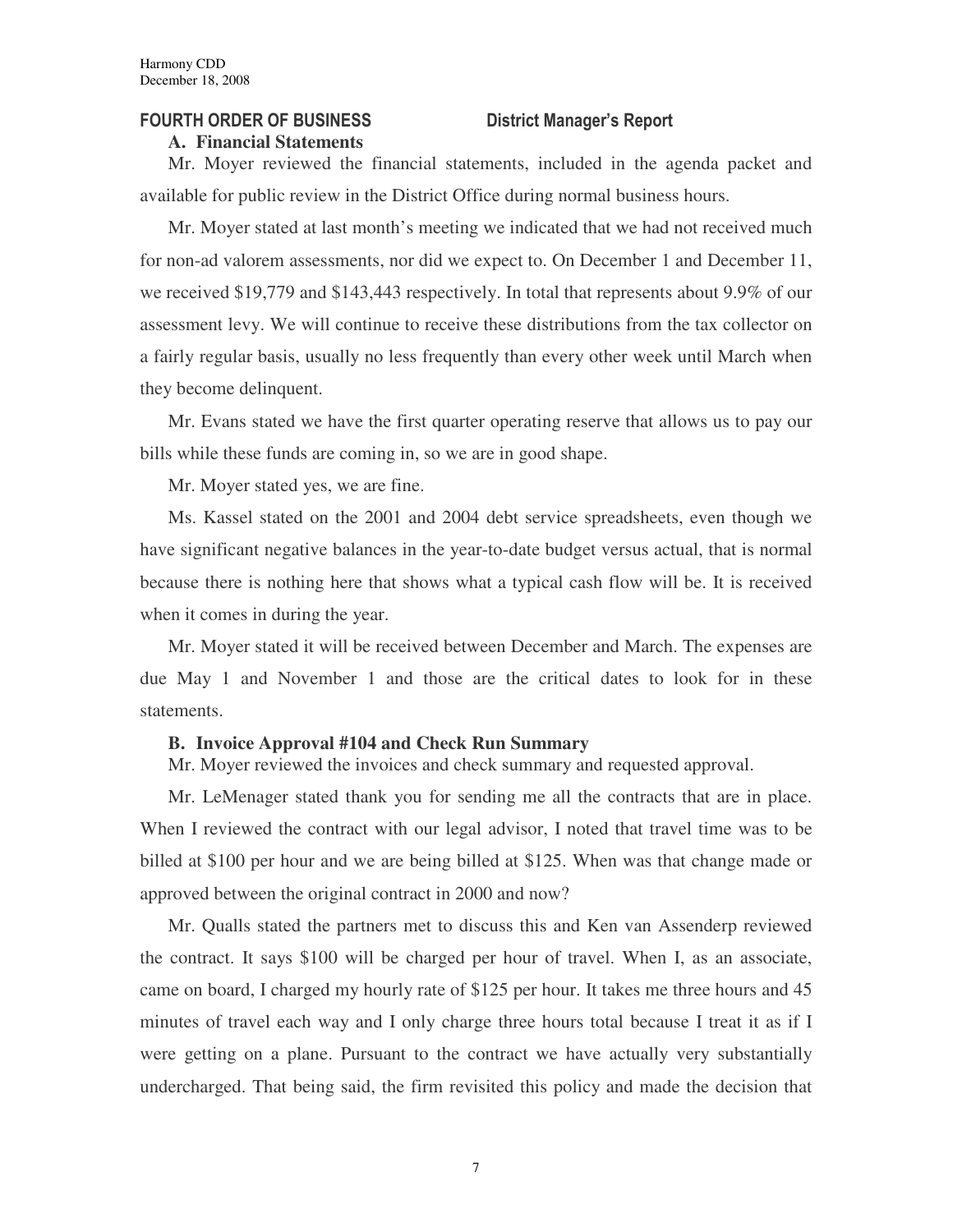effective January 2009, we will no longer charge for travel at all on an hourly basis. Hopefully this will alleviate any concerns on this issue for the future.

Mr. LeMenager stated you are putting down three hours but you are charging us more than what was contractually agreed. I am not saying there are not other circumstances, but I come from a business where contracts are contracts. Although your offer going forward is terrific, if we go backwards, I think we have been overcharged \$75 a month.

Mr. Qualls stated if you take \$100 times the 7.5 hours it takes me to travel, versus \$125 for the three hours billed to you, the District is way ahead. If this is an issue to the Board and you want me to credit \$25 for three hours for each time I have come here, I am happy to do that. We serve at the pleasure of the Board. I typed in three hours on my time sheet and they used my hourly rate.

Ms. Snyder stated legally under the contract, you could charge us \$100 for seven hours.

Mr. Qualls stated I would never consider doing that. We appreciate your business. You are my most important client. I enjoy working with you and I will do whatever I can to make sure the excellent relationship we have continues.

Ms. Kassel asked do you travel in the morning or do you stay overnight and come the night before?

Mr. Qualls stated I travel in the morning. I drive so that I can do it in the cheapest way possible. Since we will no longer charge an hourly rate for travel going forward, it is a much better deal for the District. Compared to any other firm, I am charging one half to one quarter of what our other competitors charge. My apologies for this oversight.

Mr. Evans asked you were charging half of what you were entitled to charge?

Mr. Qualls stated yes.

Mr. LeMenager stated the position of our advisor going forward to eliminate that is a very nice gesture. Do keep in mind that I love to look at lawyer's bills.

Mr. Qualls stated at the bottom of our bills, it says that we view this is another means of communication, and we appreciate the feedback. If people like you had not been looking at it, the oversight would not have been caught, so we are very appreciative of folks like you.

Mr. LeMenager stated the FedEx bill shows everyone who receives an agenda package. Why are so many copies going to people who are not members of the Board? It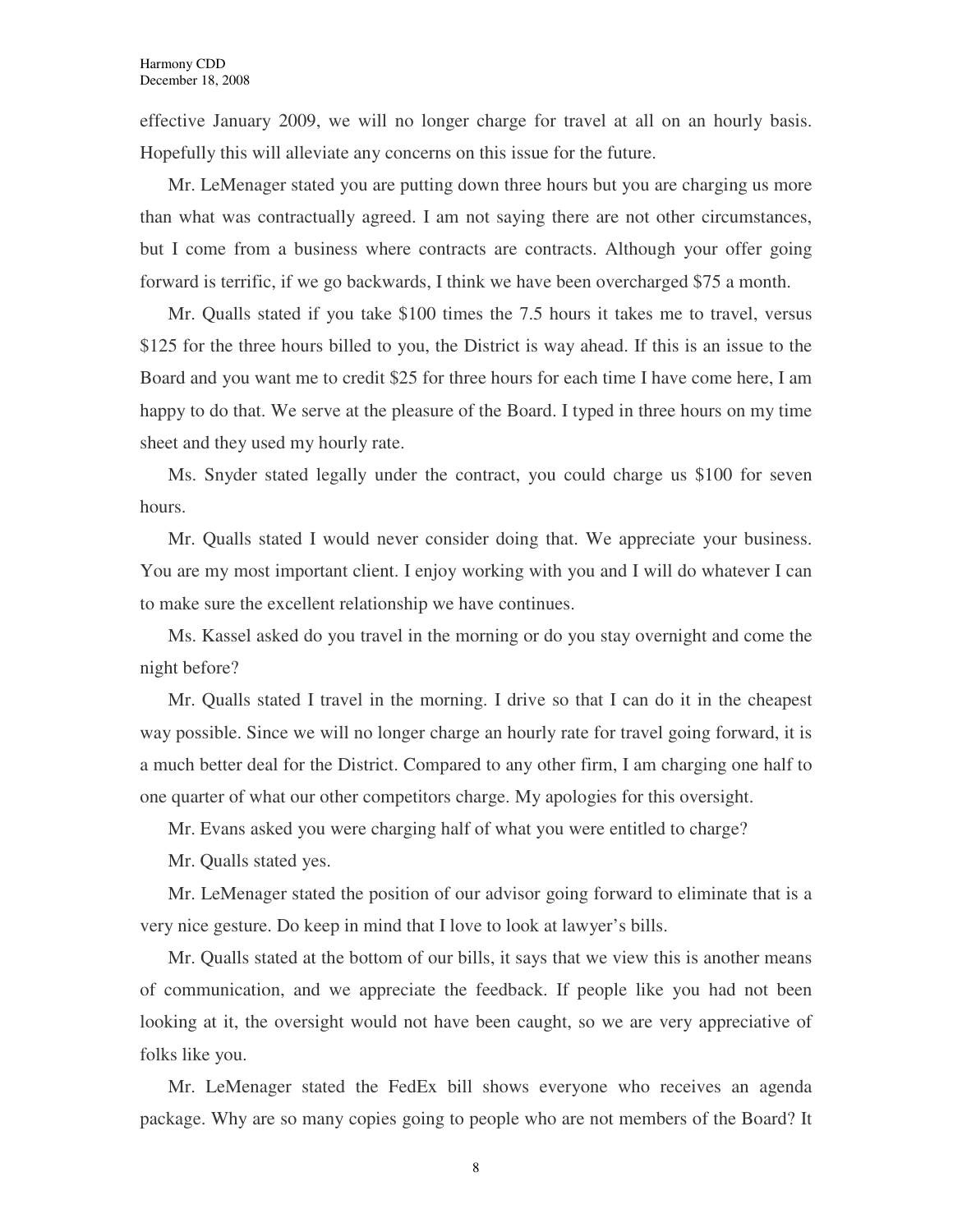is not a lot of money, but every penny counts in these economic times. It seems like a lot. I think highly of what Mr. Lentz has done for the community, but I wonder why we spend over \$100 a year to send him copies of the agenda. I do not think we have actually ever seen him at a meeting.

Mr. Carl Fsadni stated I receive mine via email.

Mr. LeMenager stated I am referring to the hard copies that are sent.

Mr. Fsadni asked why is it still being sent with paper copies? I have it sent to me in several emails because it is a large pdf file, so why can they not get it as an electronic distribution? This is the  $21<sup>st</sup>$  century and we all have computers.

Mr. Evans stated it may have been a holdover from years past.

Mr. Fsadni stated he should not be getting it via FedEx. I agree with you.

Ms. Snyder stated at one point I suggested they FedEx them all to the welcome center and for some reason, they said it was not a good idea. I thought we could pick them up here.

Mr. Evans stated we are scattered all over. So they will send them to your address.

Ms. Snyder asked do you go to that office?

Mr. Evans stated yes, once a week, but I review this agenda thoroughly prior to the meeting.

Ms. Snyder stated I do, too, and I really appreciate the hard copy.

Mr. LeMenager stated I agree that the Board should have hard copies. That is absolutely useful but I am wondering why we need more than five hard copies. We can add one or two for the developer.

Ms. Snyder stated the three of us, Ms. Kassel, Mr. LeMenager and myself, could pick them up at the welcome center if that would save some money.

Mr. LeMenager stated I would not mind. That is fine.

Ms. Kassel stated I am fine with that as long as we receive notice of that.

Ms. Burgess stated we send agendas to the developer's office. Can we send the three residents with the ones sent to Mr. Tome's office, just in a larger package?

Mr. Tome stated yes, just send it to my attention.

Ms. Burgess stated when he receives them, he can call or email you. That would eliminate four different FedEx packages and we would have just one.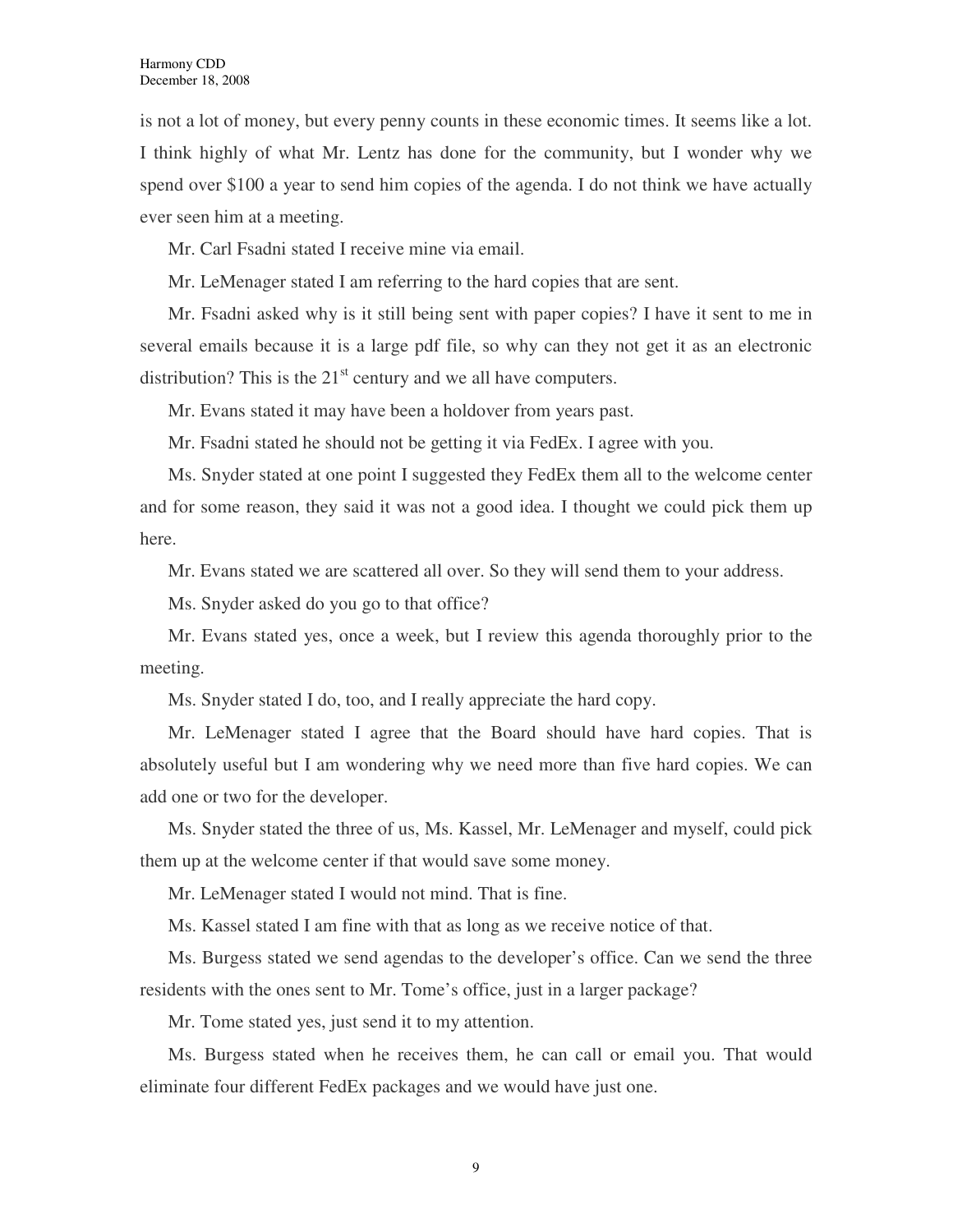Ms. Kassel stated I understand this is the holiday season, but I received this only a couple days ago. That did not give me much time to review this prior to the meeting.

Ms. Snyder stated we usually get them the week before. Before we discontinue his copy, I would like to ask Mr. Lentz.

Mr. Tome stated we get them electronically and if it helps, we can count his copy as one of ours. Our staff can live electronically with email agendas.

Ms. Burgess stated I will notify staff to make those changes.

Mr. LeMenager stated when we were elected and given information about what we control, we were given a small map. I checked with the County to take a closer look at what we own and what we do not own. I was going to see the property appraiser and go over his records next week. I want to get an accurate map of what we own and what we do not own.

Mr. Evans stated we will address that before we leave today.

Mr. LeMenager stated this deals with invoices. We are paying \$5,000 for the entryway on U.S. 192 but we do own the entryway or U.S. 192. All we own at the entryway are three very thin strips of land along the entryway. We are spending public funds on landscaping and maintenance for private property and our attorney will tell us not to do that.

Mr. Evans stated we have a presentation today for all our landscaping contracts and the areas. I think that will be the appropriate time to address that. We had the same concerns.

Mr. LeMenager stated I just wanted to raise it because one of my first questions was what do we own.

Ms. Kassel asked do we want to table approval of the check run summary until after the presentation?

Mr. Evans stated these are for the bills we need to approve now. What we will be discussing later and addressing is all landscape bills for all the contracts, and we have been doing that for several months.

Mr. LeMenager stated that was my concern and I wanted to get it into the record.

On MOTION by Mr. O'Keefe, seconded by Ms. Kassel, with all in favor, approval was given to the invoices as presented.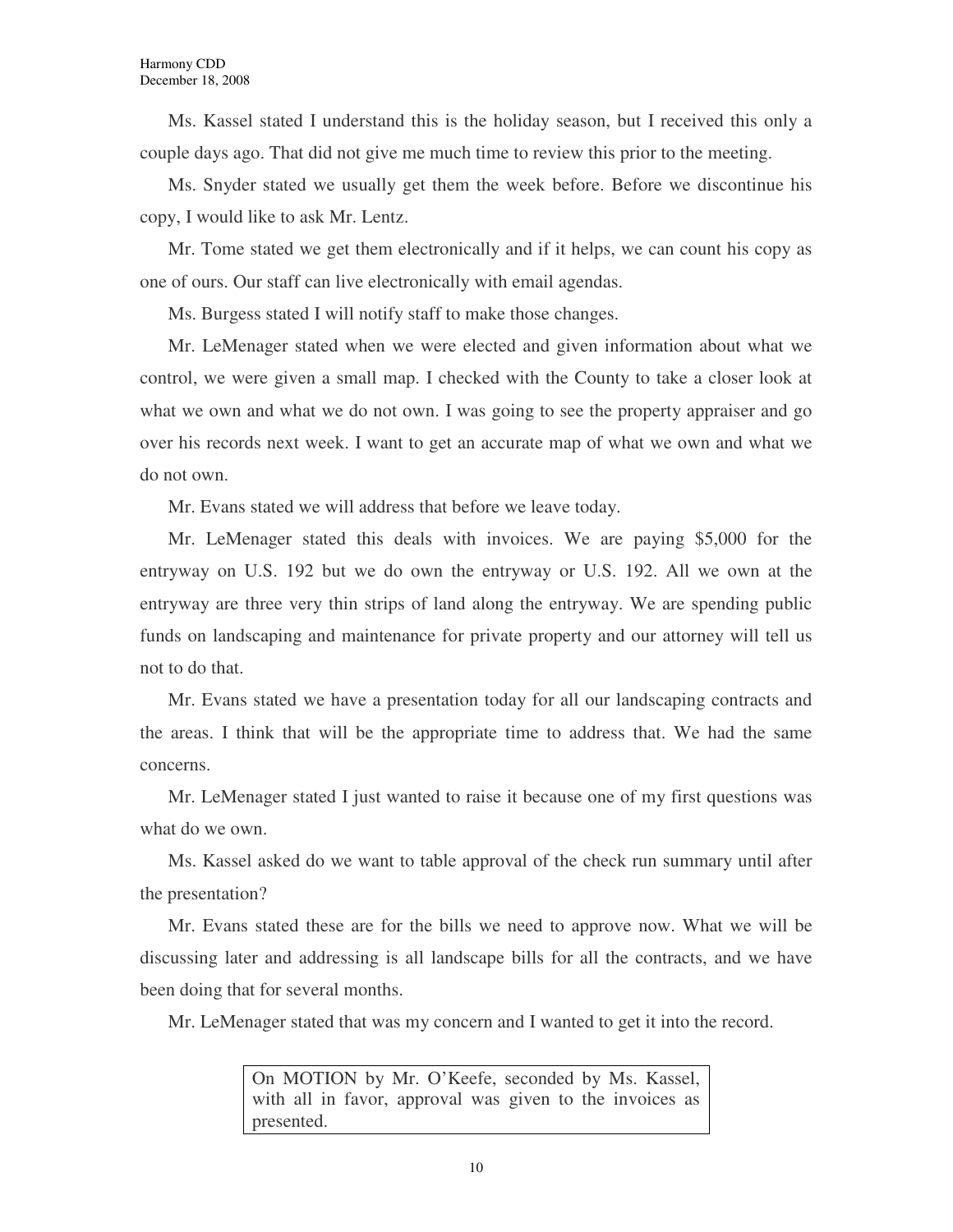#### **C. Reconsideration of Fiscal Year 2009 Meeting Schedule**

Mr. Evans stated we had the discussion of modifying our monthly meetings to a different schedule. One of the issues raised was the cost of the consultants as well as the convenience of the residents in trying to find a happy medium with all these elements. It was suggested to move them to evening meetings but have them every other month or quarterly and we tabled this for further deliberation.

Mr. LeMenager stated I was working out an idea with Carl Fsadni, who is a member of the Home Owners Association (HOA), and we came up with an idea that we think might make some sense for the community. Our concept was to have a town meeting night, and those meetings would either be HOA or CDD meetings. Our suggestion is say that the third Wednesday of every month is town meeting night, and it is either HOA or CDD. The only feedback we got back from constituents was a feeling that quarterly was not enough. My personal feeling is monthly may be too much and we do not have that much to discuss each month. The concept we discussed was having it be more of a town and hopefully get more participation from the public showing up. We are looking at the third Wednesday of every month. If either body needed to have an emergency meeting, there is a natural night to do it.

Mr. Evans stated I think that is an excellent suggestion.

Ms. Snyder stated I wonder if we can try it for a quarter to see if people come. If they are not going to participate or we get less participation than we have now and it is more convenient for more people during the day, then let us leave it where it is now. Let us try it and if there is no more participation, we can review it again.

Ms. Kassel stated regarding extra expenses for evening meetings, it would be good to understand what those extra expenses will be. I am not receiving any funds for attending these meetings, so there is that much more in the budget to go for what might be incurred.

Mr. LeMenager stated I addressed that issue already and Mr. Moyer assured me that the only additional expense would be for Mr. Qualls. Would there be any additional cost for you coming here at 6:00 p.m. eight times a year instead of at 9:00 a.m.?

Mr. Qualls stated overall, fewer trips would equal less expense, especially in lieu of the firm's new travel policy.

Ms. Burgess asked will you still charge for hotel expenses? Or is that considered part of your travel expense that is being waived?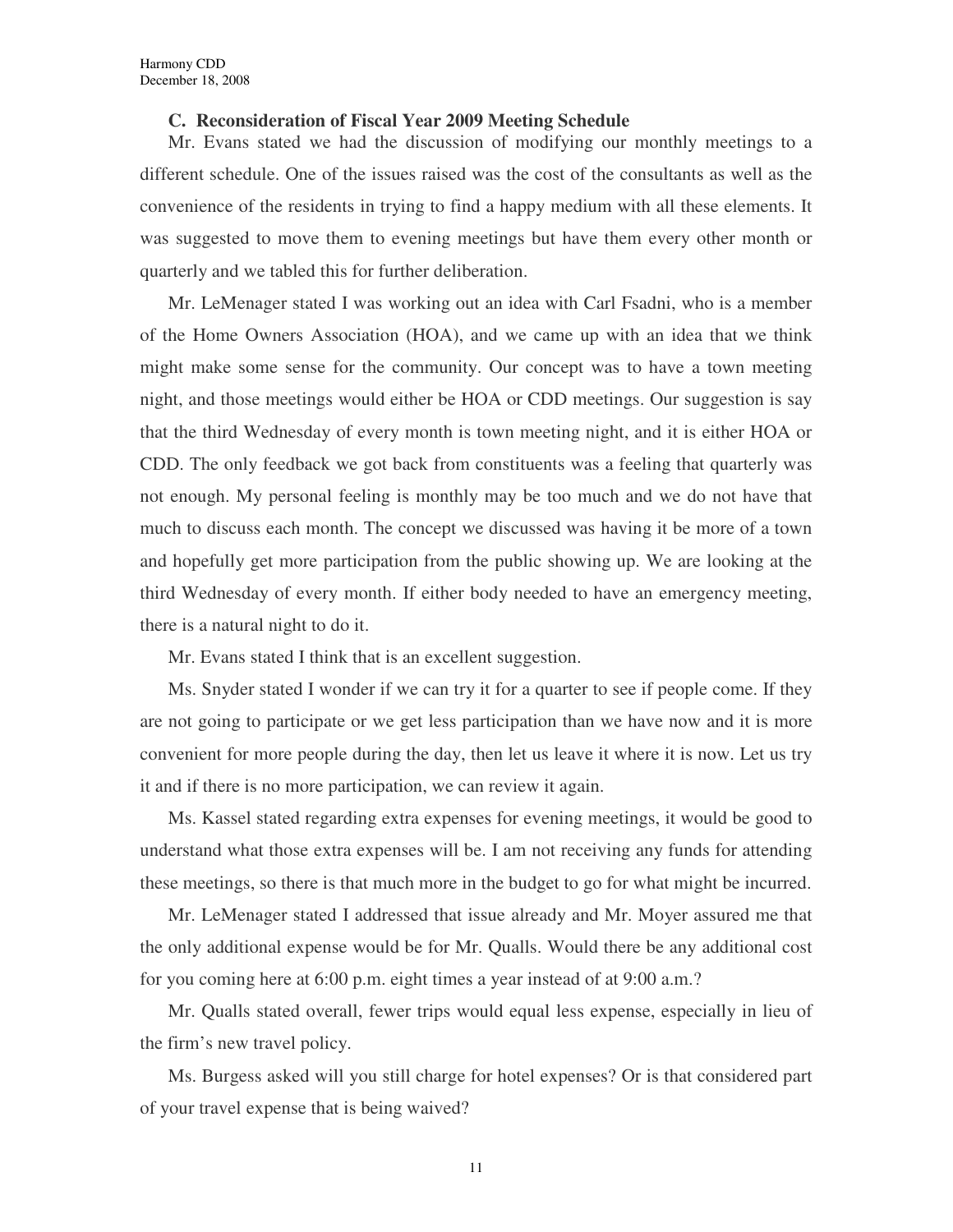Mr. Qualls stated we will work with you to make everything work. I cannot imagine how fewer meetings would equal greater costs. There will be hotel expenses but the District will still be ahead with fewer meetings.

Mr. Evans asked can we come back to this item because we have some things to discuss with the landscape and bidding process, and that may need us to have a meeting in January.

Mr. LeMenager stated we can still schedule additional meetings.

Ms. Kassel stated we can have a combined meeting.

Mr. Evans stated that is what I was thinking if you are going to bring the residents out, because a lot of people do not understand the difference between the CDD and the HOA. If they are here to participate in both, then maybe they will understand the difference. We can start with the CDD meeting and follow with the HOA meeting and do them every other month.

Ms. Snyder stated I think that is a good idea.

Mr. Evans stated every other month we could have both meetings, CDD and HOA.

Ms. Kassel stated personally I do not feel every other month is sufficient. Eight times a year is the minimum that I would want the CDD to meet. It is too much time between meetings. We have questions about the check run summaries, and if we do not meet, we do not have the benefit of hearing what everyone else is saying. I benefit from hearing other people's opinions. If we are not in a meeting, we cannot do that.

Ms. Snyder stated I agree.

Mr. LeMenager stated this is the only place we can discuss these issues. That is my only concern about putting too much space between the meetings. We cannot discuss any CDD matters outside of a meeting.

Ms. Snyder asked what if the CDD meets eight times and the HOA meets every other time or every third time?

Mr. LeMenager stated that is not a bad idea. The HOA needs to meet quarterly.

Ms. Kassel asked what if we met according to this schedule and just add the CDD to January 21? The rest of the meetings we will follow this schedule. We will meet nine times a year as the CDD and four times a year as the HOA.

Mr. LeMenager stated in terms of a test, let us present it to the residents and tell them this is our idea and we would like to see support for that on January 21. If we see support,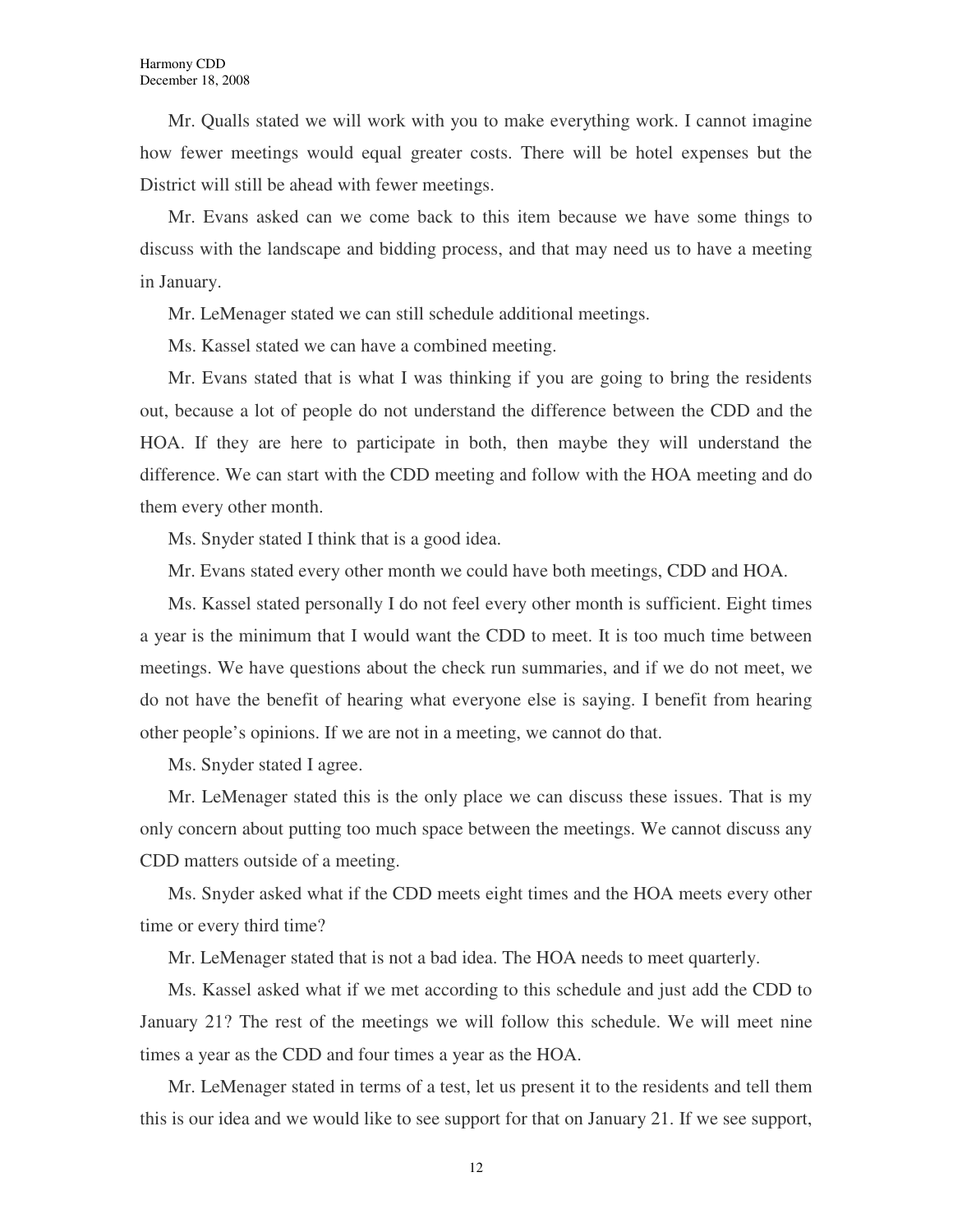we will continue with this idea. If no one is interested, then we say we gave it our best shot.

Mr. O'Keefe stated many of our invoices have to be approved within 30 days. How is that accomplished when we would not meet monthly?

Mr. Evans stated many of them are ratified at these meetings. The District manager has authority to pay normal invoices for things that are under contract.

Ms. Snyder stated I like Ms. Kassel's idea of having both the CDD and the HOA meet on January 21.

Ms. Kassel stated I will have to participate by phone on that date.

Ms. Snyder stated I will also need to participate by Skype because I have already had a plane ticket for quite a while to be out of town. Unless we can move that meeting to the next week.

Mr. Evans stated we could keep our regularly scheduled January meeting and then shift to the new schedule after that. We do need a January meeting to address our landscape issue.

Ms. Snyder asked can we keep the January meeting as scheduled?

Mr. Evans stated that is what I suggest.

Ms. Snyder stated I made my plane reservations based on the CDD meeting schedule.

Mr. Evans stated we are talking about a major issue today. Let us revisit this issue later in the meeting because it will affect the schedule going forward.

#### FIFTH ORDER OF BUSINESS Attorney's Report

There being nothing to report, the next order of business followed.

### SIXTH ORDER OF BUSINESS Engineer's Report

Mr. Boyd stated our firm Miller, Einhouse, Rymer and Boyd as of December 1, 2008, merged with Woolpert, Inc. They have been in business since 1911 providing civil engineer and geo spatial services. Official notice has not come out. I will be in touch with Mr. Moyer and Mr. Qualls regarding what type of paperwork we need to do. We will continue to provide services under the terms of our existing contract. The same individuals—Barry Rymer, Rick Gierok, Scott Mormon and myself—will be the people that you will still see.

Mr. Moyer stated the legal form is simply an assignment of contract to the new firm.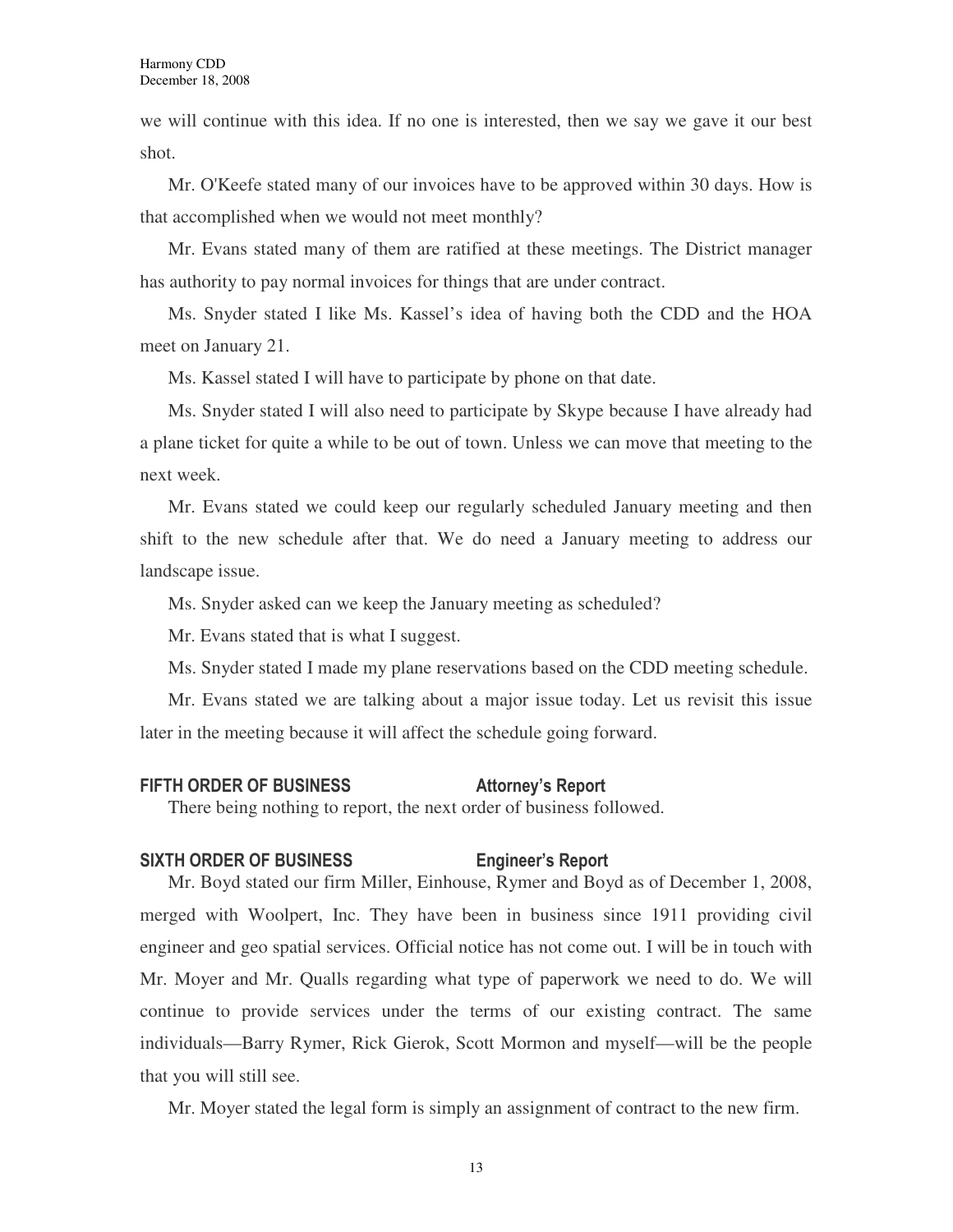Mr. Boyd stated Ms. Kassel asked me to check three locations on Cat Briar Trail. I will take a look at those and report back to you.

Ms. Kassel stated I did not do extensive walk through on that sidewalk, so it might be a good idea for the engineer to walk from the pavilion all the way to Five Oaks to make sure if there is anything else, it gets addressed.

### SEVENTH ORDER OF BUSINESS Developer's Report

Mr. Tome stated Mr. Evans asked us to research the landscape contracts for the CDD and at the same time put together an updated landscape specification as well as work with the engineer to put together a map and a schedule of all the agreements in place, when they terminate, who we are paying and what we are paying for. There are two vendors who are doing landscaping in the District. Mr. Haskett worked with Mr. Boyd on putting together a landscape specifications page along with a map. We provided the contract schedule as to expiration dates and amounts.

Mr. Evans stated as Harmony was being developed, when each new area was brought online, a new contract was negotiated with REW. As these progressed, they all had different termination dates and some had different terms. We explored trying to go back and renegotiate each contract last year, but when fuel prices increased, the last thing we wanted to do at that time was to start negotiating costs because their costs would have increased substantially. We did want to revisit this issue in order to get better control. Now that fuel prices have decreased, labor costs have stabilized or may even decrease further. We wanted to rebid all of our landscaping contracts. So to do that, we asked Mr. Haskett to work with the engineer to put together an exhibit to show all the areas that will be maintained and the different types of specifications and care that will be done to these geographic areas and to rebid it. The thought was, because some of the contracts have 30 day termination clauses and some have 60-day clauses, we would direct the manager to notify REW that it is the Board's intent to terminate all of their contracts effective March 1, 2009, as well as the other landscaping contractor. We will give them all over 60 days' notice, with the intent that we will rebid everything. We will have those bids back at the January meeting to evaluate and make a decision at that point. If there is a change in contractor, that will give them 30 days to do what they need to do by March 1. The other thought was to bid this for a period longer than 12 months and take it to the end of the following fiscal year, which will get us back on a fiscal year renewal period to get in line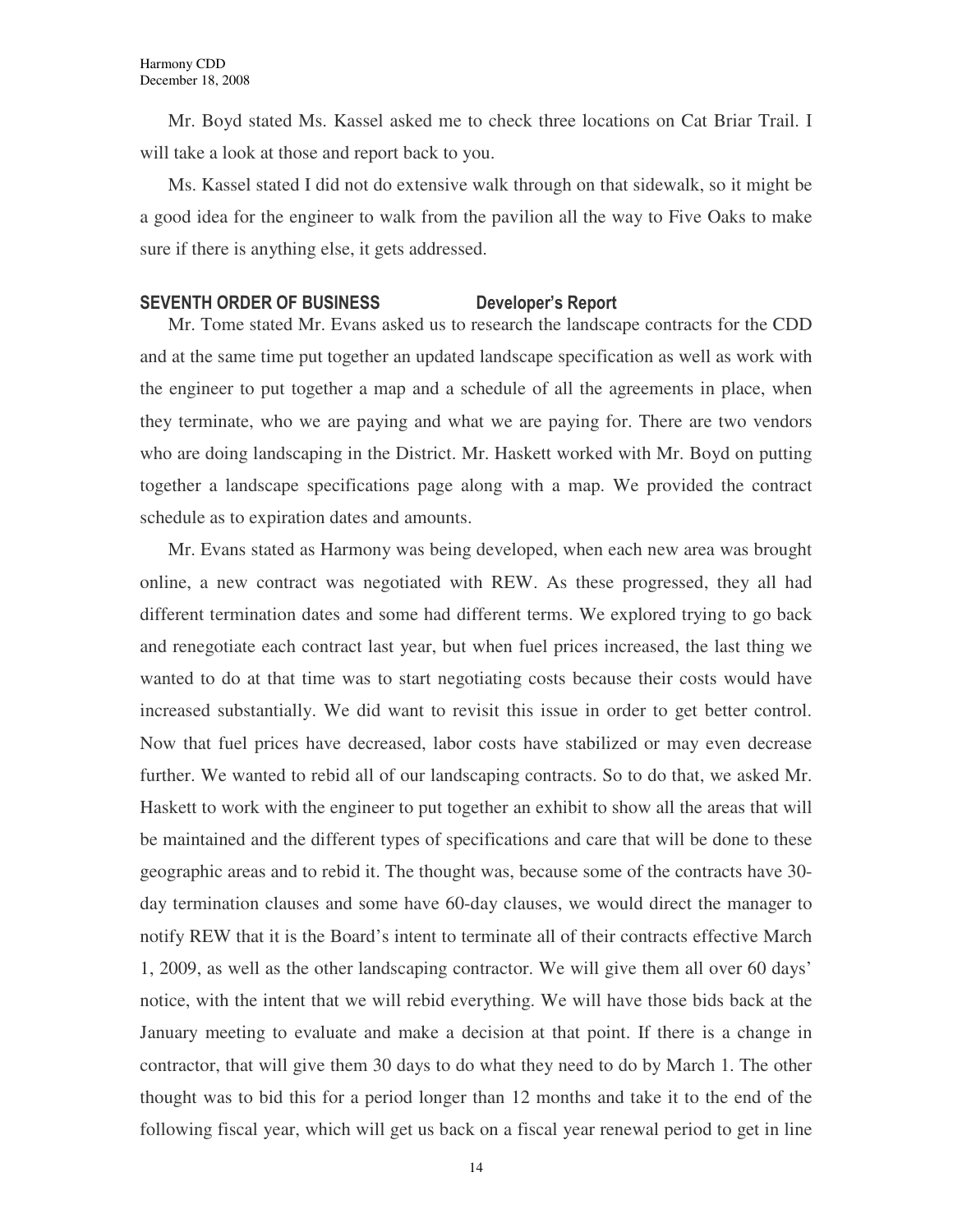with our budget process. We will have consistency with the specifications for all of the areas as opposed to it being piecemealed over the years.

Ms. Kassel asked what are the current termination dates?

Mr. Evans stated some are 30 days and some are 60 days. If we use the longer period, if we authorize the manager to send a termination letter by end of this month that says we are terminating all contracts regardless of which one they are, we are covered for March 1. That still gives us a little over 60 days to go through this process, it gives them a month to go bid this, and get the bids back to us. That is why I would like to have a January 29 meeting. Then we can award those bids. If it is the same contractor, that is fine. If it is a different contractor, they need time to staff up and get mobilized to start March 1. That will give us a chance to evaluate the bids in January and make that decision. That is the direction that we are trying to get to. On the last page of the exhibit is a map of all the property that is being maintained.

Ms. Snyder asked the current maintenance we have now, is there a way to get an average per month per section so that we have a comparison?

Mr. Evans stated that is what we have now. There are 17 different agreements we have. As new areas matured, we added new scope. They all had different start dates and different warranty dates. That is why they were not just modified. Anytime they did anything new, there was a warranty that went with that installation. We are at the end of all the warranty periods or they will all have expired by March 1, so this gives us the opportunity to reset the clock. It was becoming a management nightmare to determine which items were still under warranty. It gives us continuity from a management standpoint. If we are going to rebid, now is as good time as any. Fuel prices are as low as we are probably going to see these for some time.

Mr. Tome stated when we had these as 17 separate contracts, there is a likelihood of costing more than one contract. The idea is to have one scope of work rather than bidding each village separately. As that happens, individual areas are costing more cumulatively than they would as one larger contract.

Ms. Snyder stated now it can be viewed as one piece and we need certain work performed for all neighborhoods.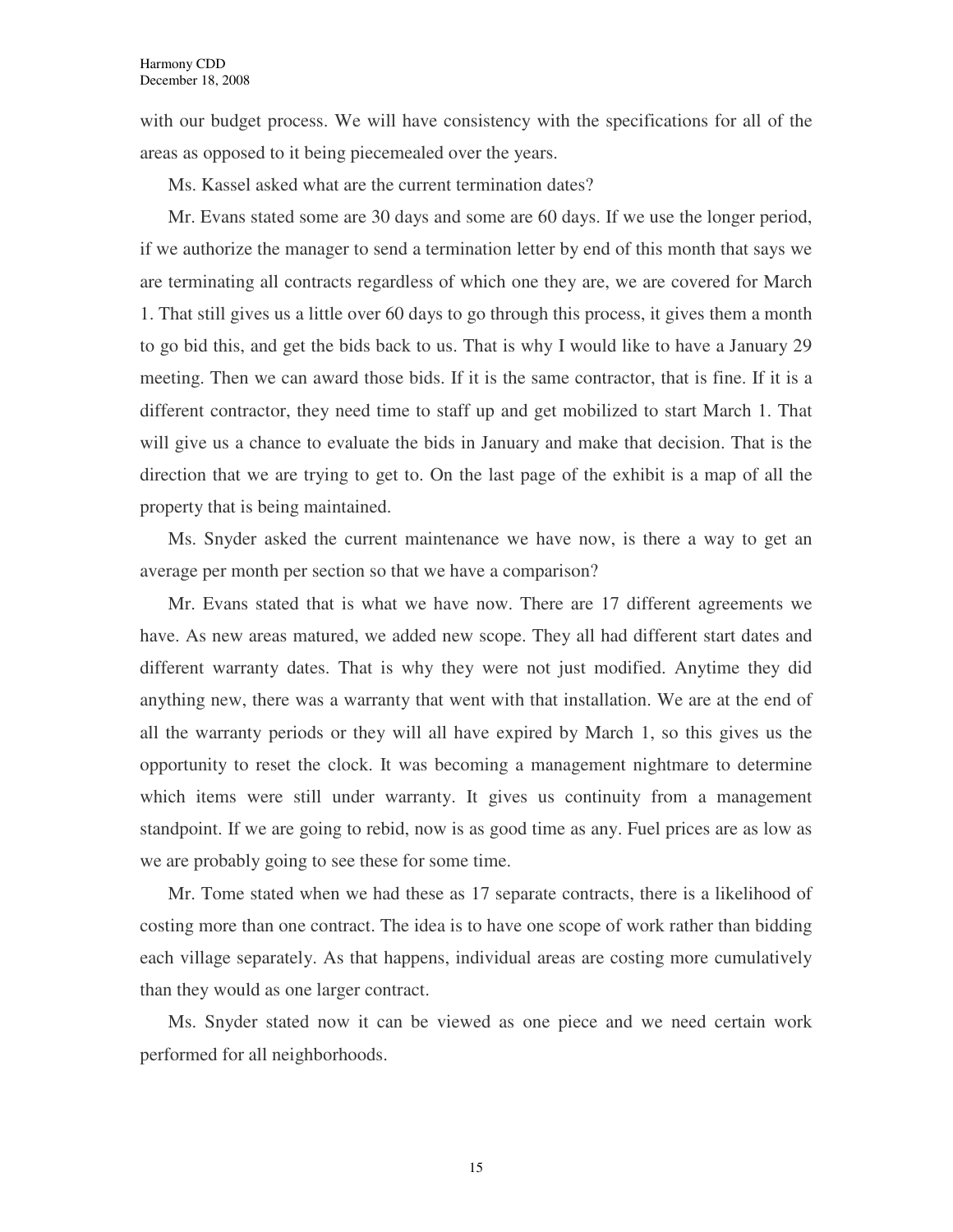Mr. Tome stated that is correct. They will bid to these specifications that become part of the Request for Proposal (RFP) from each of the vendors with a map. They are bidding to these specifications and they know the playing field as far as how big the area is.

Ms. Snyder stated I can see there would not be a comparison because the areas were added at different times.

Mr. Tome stated you will have a comparison based on what you are paying now per month with all 17 contract added together as one. That is your baseline and we know we can get a better price with one contract.

Ms. Snyder asked can we make sure all 17 parts are covered?

Mr. Tome stated yes, that is included on the map.

Ms. Snyder stated I want to get a spreadsheet of what it was and what it covered and who the vendor was for each contract.

Mr. Tome stated we have that information individually for 17 contracts that totals to a number at the bottom. What you will not have is their total bid broken out by 17 separate contracts. The bottom number is where you can make the comparison.

Ms. Snyder stated it will be like for like.

Mr. Tome stated that is correct.

Mr. Evans stated it leads the contractor to believe you are going to pick and choose. When they bid, it is not a precise science as far as where they allocate their costs. They look at the magnitude of the job and the longevity of that job. It is a 19-month contract and if they know they will have this contract for that length of time, it gives them comfort that they will have a contract especially during these difficult times.

Ms. Snyder stated with my rental agreements, in Florida, they are only legal for 12 months. Can you have a contract for longer than 12 months?

Mr. Qualls stated yes.

Mr. Tome stated this gives us the opportunity to do a couple additional things, like having trash pick up three times a week instead of twice a week. We are working to get some recycling containers in the community and it will be the requirement of the landscaping contractor to take the recycled items out of the containers and take them to the recycling center on U.S. 192 at the recycling center.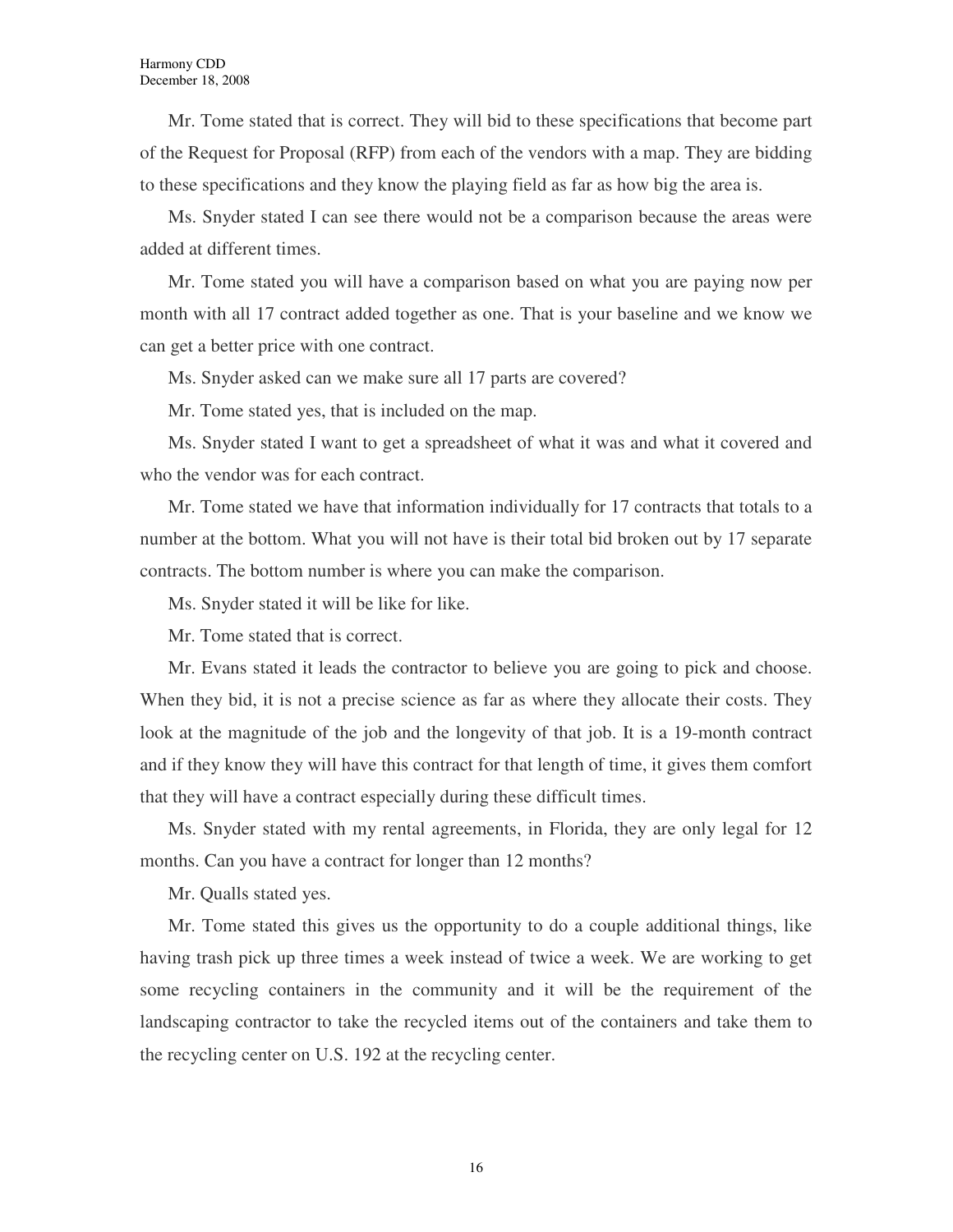Ms. Snyder stated I would like to find out the cost of that. Do we really need it twice a week when people can just go out and get another garbage can and do it once a week? I do not mean the recycling because I appreciate doing the recycling.

Mr. Tome stated these are for the park areas.

Ms. Snyder stated someone contacted me from the high school about doing recycling for all the neighborhoods as a project.

Ms. Kassel stated regarding these specifications, obviously we have not had time to review them. If you are going to put them out for bid before we have reviewed them, one thing I noticed is on page 10 under annuals. You specified there is installation but no maintenance and no fertilization.

Mr. LeMenager stated I do not see the magic of March 1. We want to put this out to bid. As has become customary before these meetings, we get two days to read everything and then approve it. I would feel much more comfortable giving them 90 days and get the bids back. That would give us time after we get the bids back to review the results and be able to read them. I would feel more comfortable to review this document and give them 90 days' notice. This is a major issue and I think it is a terrific idea.

Mr. Tome stated when you are reviewing the bids, what you will be reviewing are years of service, references, and price because they are bidding to the same specifications. This document is the most important document when it comes to that because they are all bidding based on this criteria and the review process will be a lot shorter.

Mr. Haskett stated if we delay it too much, we will go past the winter/spring time into summer. If it is a different company, there will be a learning curve and you do not want them to mobilize in the summer.

Mr. LeMenager stated if we have to change vendors, this gives them 60 days to mobilize rather than 30 days. I am concerned that we are moving too fast. My other concern is with respect to the comments I made earlier, it is nice to have these red lines on the map, but we do not own from Ashley Park east along U.S. 192. If you go to the County, their records do not say that we own them. It says they are private property.

Mr. Boyd stated we will double check that. Those are CDD areas. If they were platted, they may be CDD easements. They are CDD landscape facilities. I cannot recall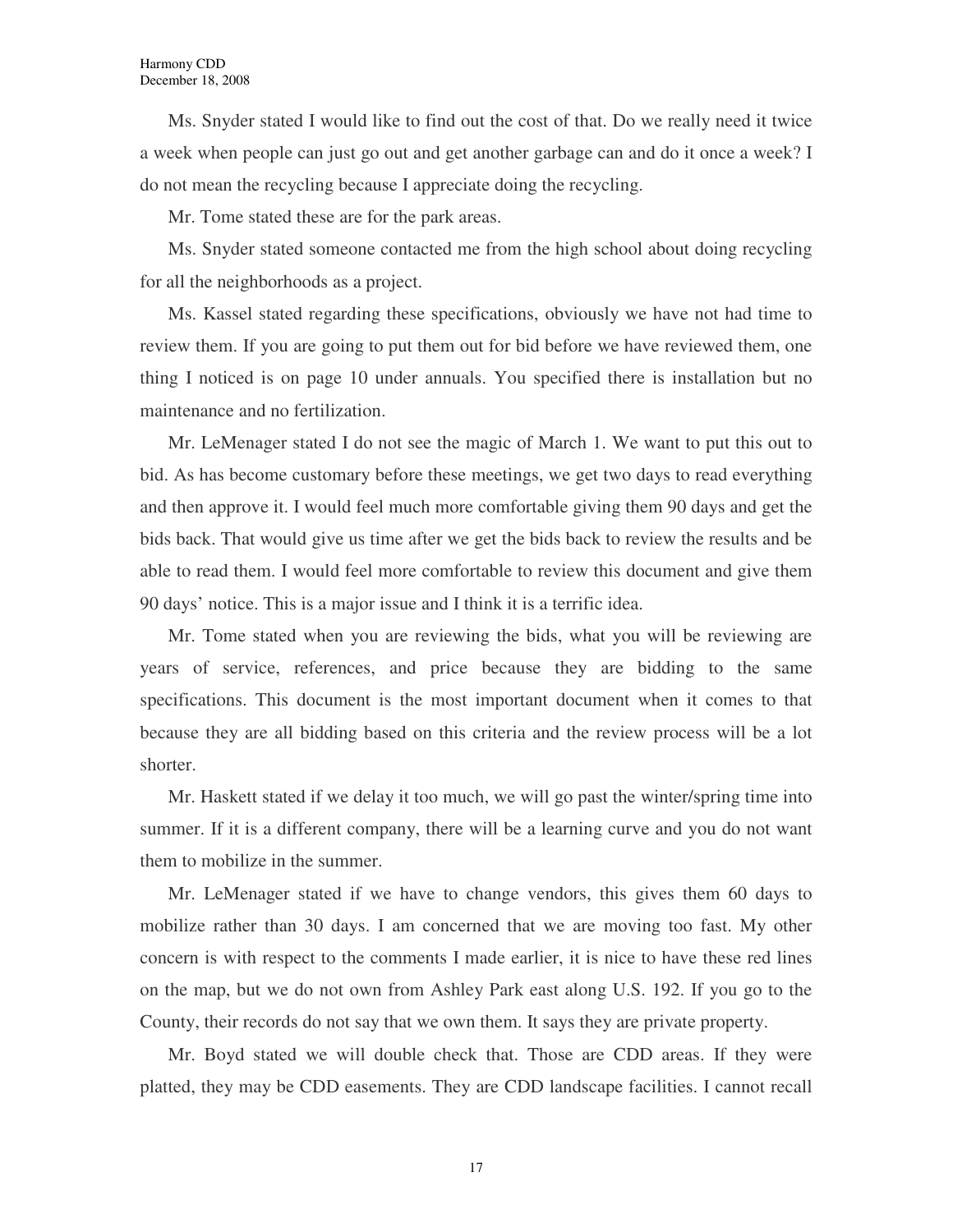if they are easements over private property, but the intent is that the CDD will still maintain them because they are common to the entire neighborhood.

Mr. LeMenager stated I am not disagreeing but as I said earlier, this body has been using public funds to maintain private property. I am pretty sure that is against the law.

Mr. Qualls stated you are correct. I need to make a couple points. Many times people make the distinction between "private" and "public," and that is crucial. Remember that a District has boundaries and does the District have the jurisdiction to maintain certain facilities within its boundaries. It is not always necessarily an ownership issue.

Mr. Moyer stated Mr. Boyd will check it out.

Mr. LeMenager stated that is what I have noticed so far and it needs to get checked.

Ms. Kassel stated we will also need to determine the ownership of the land between the curb and the sidewalk on all the interior streets.

Mr. LeMenager stated I have checked most all of them and they are correct.

Ms. Kassel asked on every single street?

Mr. LeMenager stated yes.

Mr. Fsadni stated not on my street. I have a survey that shows I own that property.

Ms. Kassel asked the CDD owns the property or has an easement?

Mr. LeMenager stated they are all platted separately.

Mr. Boyd stated that is consistent with all Cities and the Counties, that is right-ofway. In this case, that strip of land was not conveyed to Osceola County because the CDD wanted to be able to control CDD facilities in that right-of-way and not be dependent on the County to maintain something that might become an issue.

Ms. Kassel asked the property on every single street within the CDD between the sidewalk and the curb is owned by the CDD?

Mr. Boyd stated that is correct. That does not apply to the alleys, but that is correct for the streets.

Ms. Kassel stated we have a resident who said his property survey shows that he is the owner of that property.

Mr. Boyd stated the official plat will clarify that. I can obtain those so if there is one that needs to be clarified, I can help clarify that.

Mr. LeMenager stated I again refer to the map and there is another area that I disagree with. You indicated something zoned Commercial 1 where the temporary school used to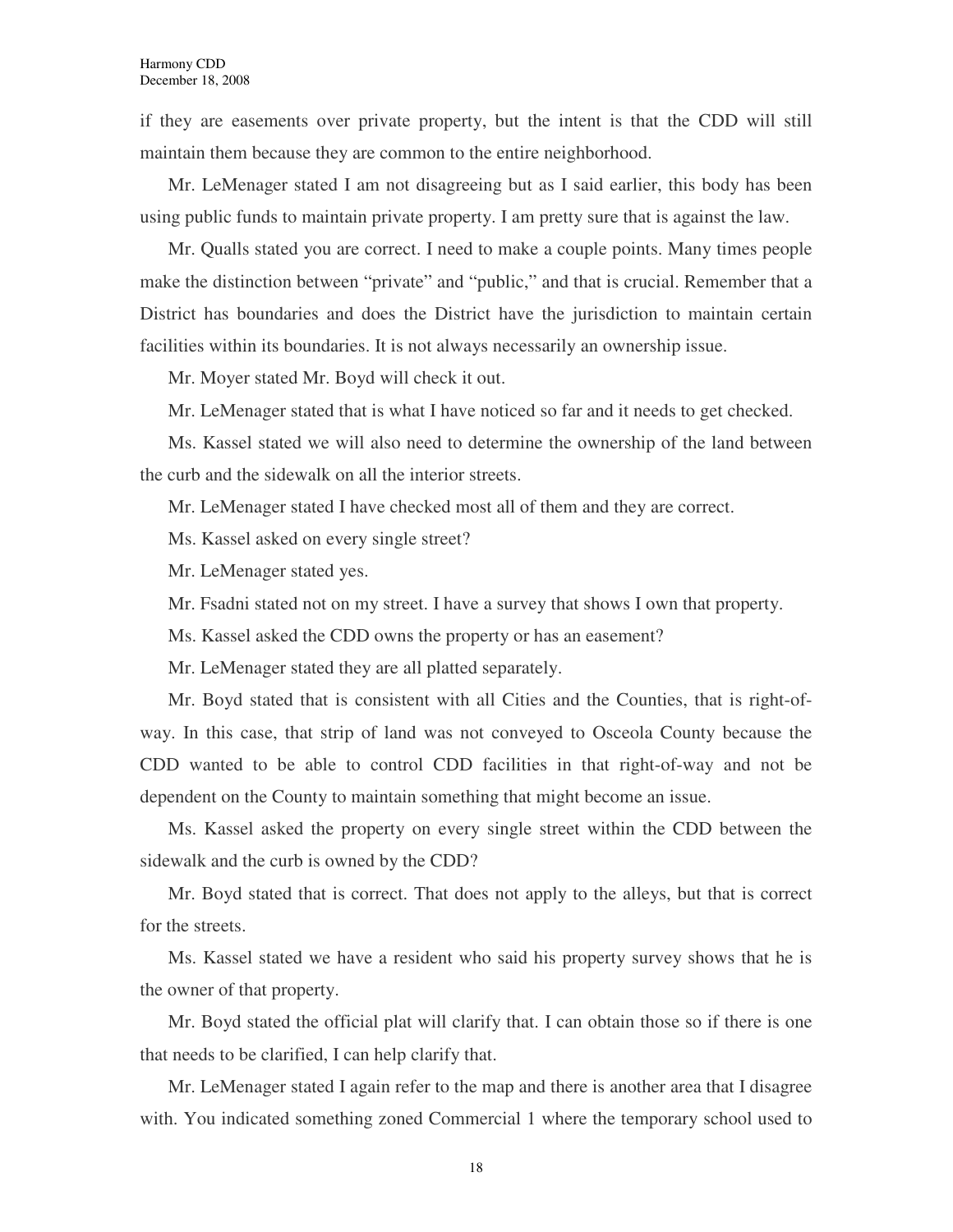be. You show it as two plats but the County shows it as one plat entirely owned by the CDD.

Mr. Evans stated that is not owned by CDD.

Mr. LeMenager stated we had better make sure we check that because it is an extremely valuable asset.

Mr. Boyd stated that is something that needs to be corrected at the property appraiser's office.

Mr. Moyer stated Celebration CDD went through a similar exercise, and it is surprising how many inaccuracies there are at the property appraiser's office.

Mr. Evans stated there was an easement granted along the back for conservation and the property appraiser misrecorded it. Counsel sent clarification on that to the County. They totally misread it.

Mr. LeMenager stated I would like a map of what we own and what we do not own.

Mr. Evans stated about three years ago, we started listing all property identification numbers and we have a base-map exhibit that goes through all property records. That is how we found some of these things. There are areas where they maintain the lake banks because they are obligated to maintain them but they do not own that property. They have an easement over that property for drainage. It is a combination of a number of different things.

Mr. Moyer stated I have one suggestion for the Board to consider. I noticed in the specifications that there is not a renewal option and you may want to put in a renewal option. You do not have to renew at the end of the contract term. To address circumstances where we are in a high inflationary period and if he wants to keep the work, the contractor may want to consider to renew for a successive period of one or two years.

Mr. Evans stated the heart of this was to move forward in addressing the issue. Mr. LeMenager raised the issue that we need more time to review this. We need to review this and have time to comment on it. We can reconvene in January with our comments and at that point, we can determine if we want to give a 60-day notice and start April 1 and make a decision the following month. We are shifting the timeline one month to be able to review this material. This is the biggest issue we deal with. We have wanted to address this for a long time so we can manage this to its highest level possible. Keeping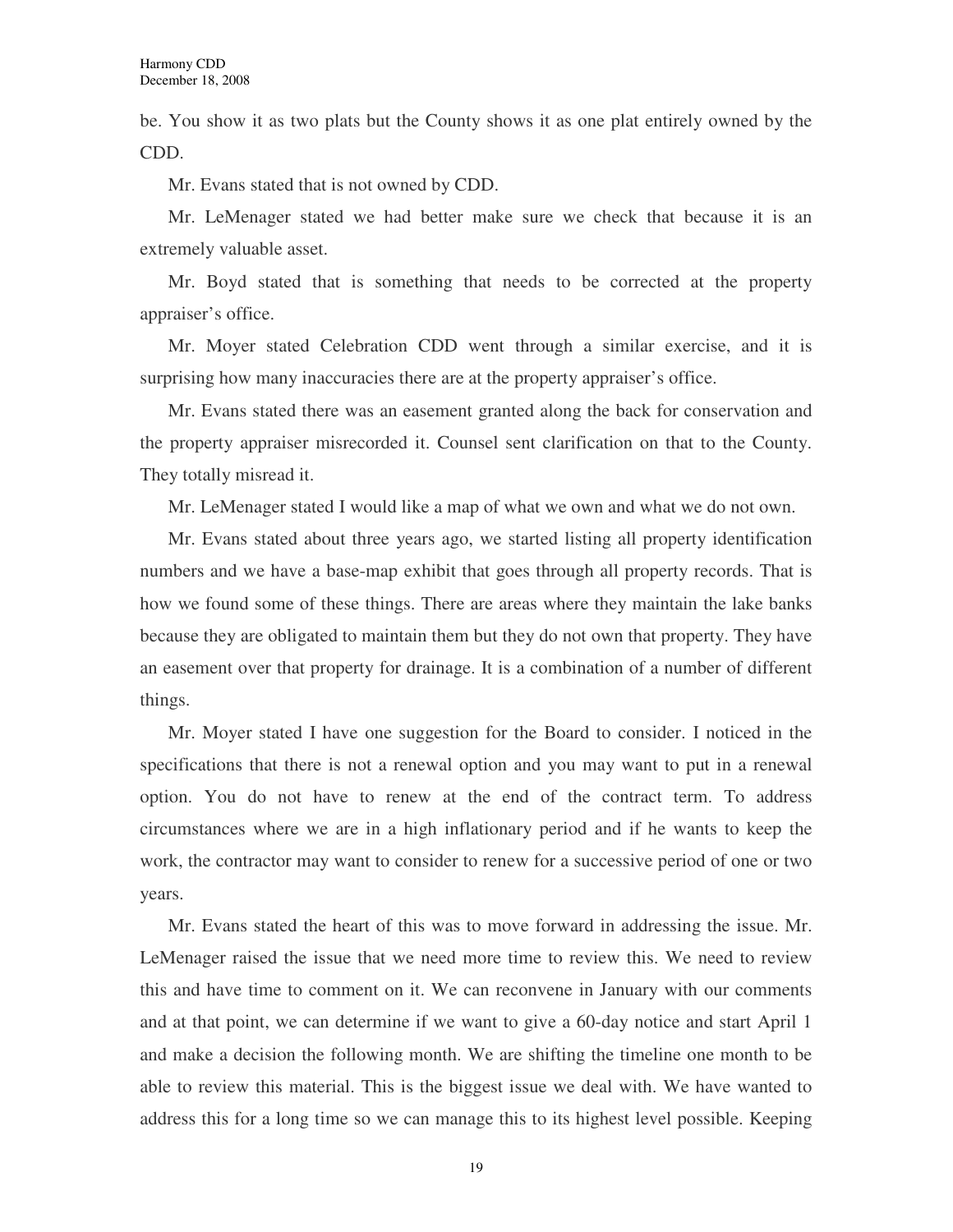that in mind, we will revisit our meeting schedule later in the meeting. The other thing we discussed, since so many of these areas are built in phases, are aquatics and lake treatment. I think it would be good to put together a map and to revisit those as well because those all came online at different times.

Mr. Golgowski stated they are all under one contract that has been amended.

Mr. Evans stated I think it would be helpful to have one exhibit with all those areas and all the lakes that are the responsibility of the District, whether they are owned or however they are.

Mr. Boyd stated we will put together a similar exhibit specific to the lakes for the next meeting. I do bring full-size maps when we discuss map issues like this, so there is one we can refer to.

Mr. Evans asked have you had an opportunity to update the base map?

Mr. Boyd stated yes, the ownership status map and I will bring that to the next meeting as well.

Mr. Evans stated there are many exhibits that support the documents he provides to us. We will review this and at the same time, we can look at the aquatic elements. If that can be sent to the Board in the next couple weeks, we can review it and perhaps act on that as well in the January meeting.

Mr. Qualls stated I saw there is a form contract in these specifications. As legal counsel, I would like to review that.

Mr. Evans stated yes, you need to do that. I think this is a good start.

Mr. Haskett stated I welcome everyone's comments on this.

Mr. LeMenager stated I suggest we meet in January to review the specifications and then go through the process aiming for April 1.

Mr. Evans stated I think that sounds like a good idea.

Mr. Moyer asked is it the desire of the Board to give notice that we are terminating the contracts effective April 1 or discuss this at the next meeting?

Mr. Evans stated wait until the next meeting in case it is not April 1 and we have something else to revisit.

Mr. Boyd stated it is a competitive environment and it is a good time to take it out to bid but we have also seen protests that will delay the award of contract. When you send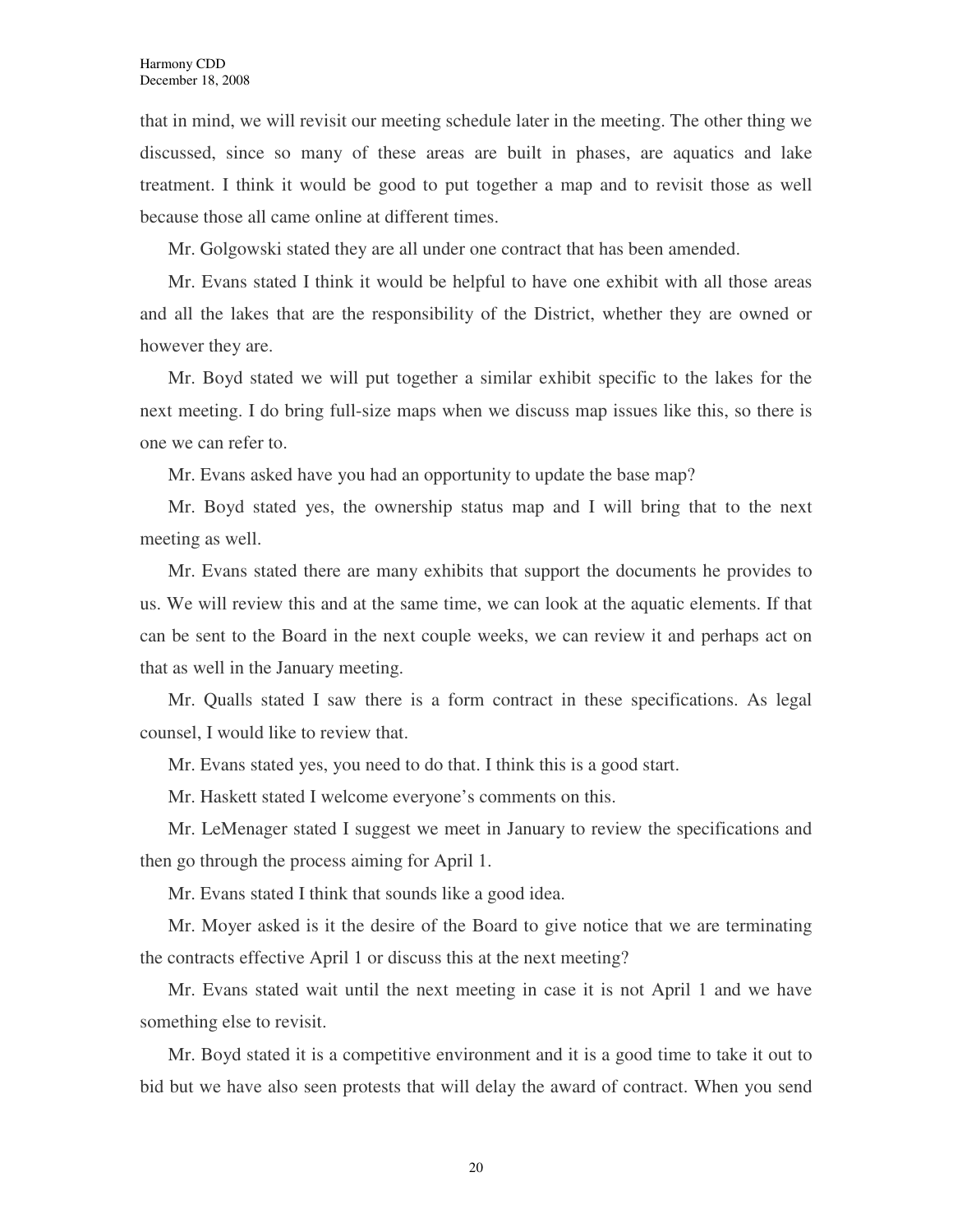the notice of termination, do we have the option of keeping them on a monthly basis in the event we are delayed in awarding the new contract?

Mr. Qualls stated I have been involved in some bid protests. It is not a pleasant process but you can still award the contract to the proposed bid winner. If the bid protest were successful, that creates a mess and the party protesting will likely ask the court for a stay, meaning you cannot take action to award the contract. That option is available. I do not know what competitive process you are planning on using. If it is not just about price, then the District can do an RFQ (Request for Qualifications) and you can award the contract based on a number of factors and not just price.

Mr. Evans stated for the new community school, they had a series of elements that you put a value to as far as qualifications, staffing capabilities and size of jobs and other things that led to that final decision. It was not just low bid. Sometimes that can come back to harm you later on.

Ms. Burgess asked we will have some scoring and evaluation criteria?

Mr. Qualls stated that option is available to the District.

Mr. Moyer stated I would suggest that to the Board based on similar contracts we recently put out for bid. It is an RFP in which price is a component but it also considers experience, references, location, staff, and equipment. We can assign weights to those factors and it does give you the latitude to be somewhat subjective. The price is for this scope but you can take into consideration other things besides just price.

Mr. Evans stated you are looking at their availability to perform. We might have someone apply with just a lawnmower and tractor and he gives a low bid but we will not get the quality of service that we expect, even though we have the specifications.

Ms. Snyder stated in my background working for IBM, we experienced that. A lot of times we were turned down because we were not the lowest bid but we were brought in to correct everything.

Ms. Kassel asking by adding these qualifications and various criteria, is this a way of preventing a protest?

Mr. Qualls stated all you need for a protest is a losing bid and an attorney. There is no way to prevent it. Mr. Boyd's comment is appropriate. It is a tight market and more of these are coming up. The more thorough you are and if it not just about price, the better your chances are in withstanding a bid protest.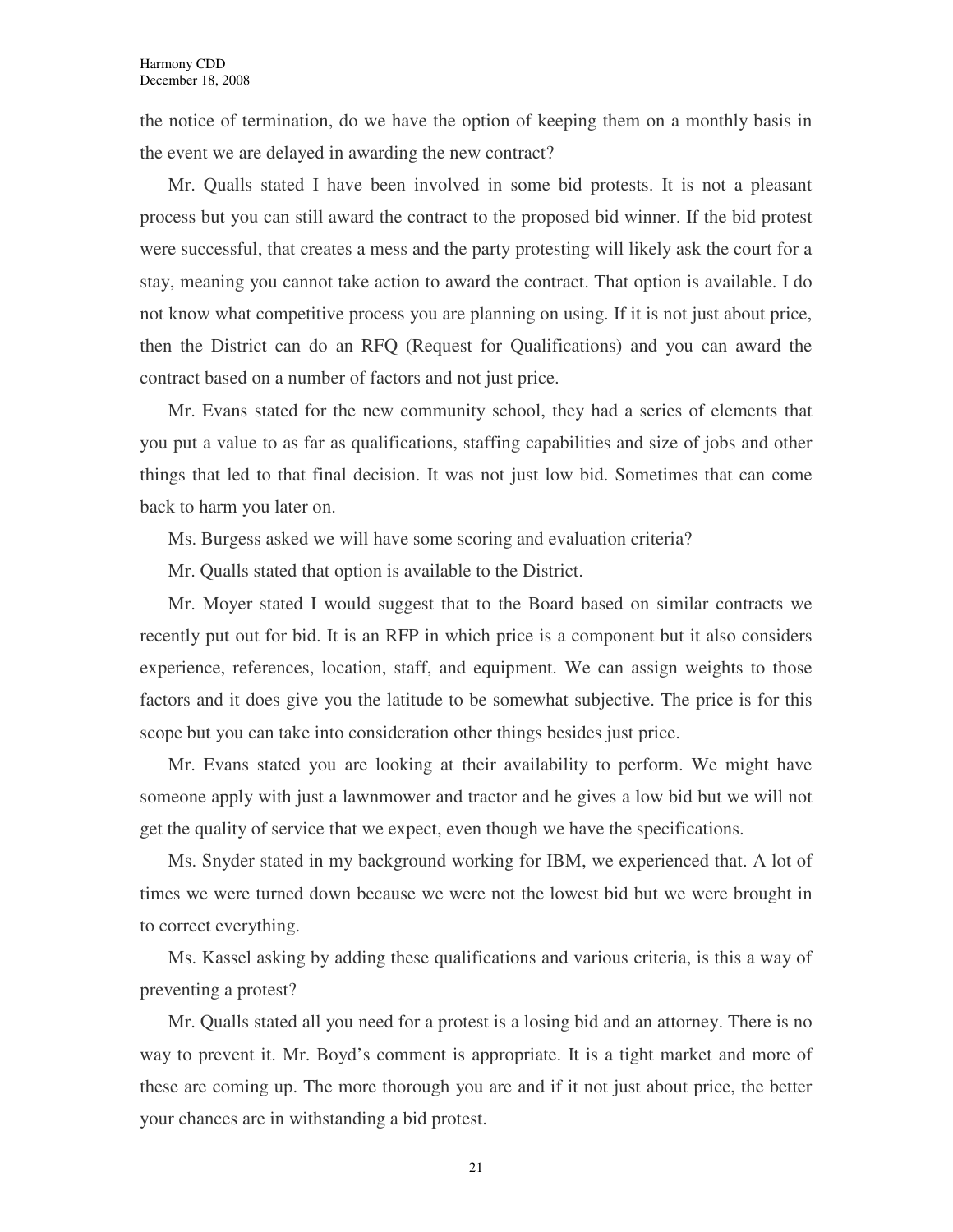Mr. Haskett asked do we want to consider a bid bond that will ensure we have serious bidders?

Mr. Qualls stated I think there are a lot of things to discuss. That is certainly a great suggestion.

Ms. Snyder asked do we want to have a workshop on this?

Mr. Evans stated a lot of this is going to be counsel reviewing the contract and Mr. Moyer with some of the other documents. They have done this for years for other communities and they have encountered some of the same things we are looking at. Between the collective minds and resources, they can provide us with information over the next 30 days. If you have another draft in the next couple weeks, you can distribute that to the Board and that will give us time to be better prepared for any final discussions well in advance and we can give you feedback in the meantime. Let us revisit the meeting schedule. We know we need a meeting in January. The HOA is more flexible so let us focus on the CDD.

Ms. Snyder stated I would like to keep the meeting on January 29.

Mr. Evans stated the next meeting is when we need to review the bids. If we send out termination notices on January 29, if we set our next meeting for the third Wednesday in February, that is February 18 and it does not give them 30 days to prepare their bids.

Ms. Snyder stated let us also keep that meeting on the last Thursday of February.

Mr. LeMenager asked are we still talking about meeting at 9:00 a.m.?

Mr. Evans stated yes, for right now. We are looking at meeting dates and we know these dates are already set.

Mr. Boyd stated we need time to advertise, for you to receive the bids and for you to evaluate them prior to the award.

Mr. Evans stated that is the procedure we need to discuss. We know we have to advertise.

Mr. LeMenager stated it is not 30 days between January 29 and February 26.

Ms. Burgess stated I would like clarification from the attorney if we need to advertise this project once or twice in the newspaper.

Mr. Moyer stated even if it is twice, it can be pegged to the first notice.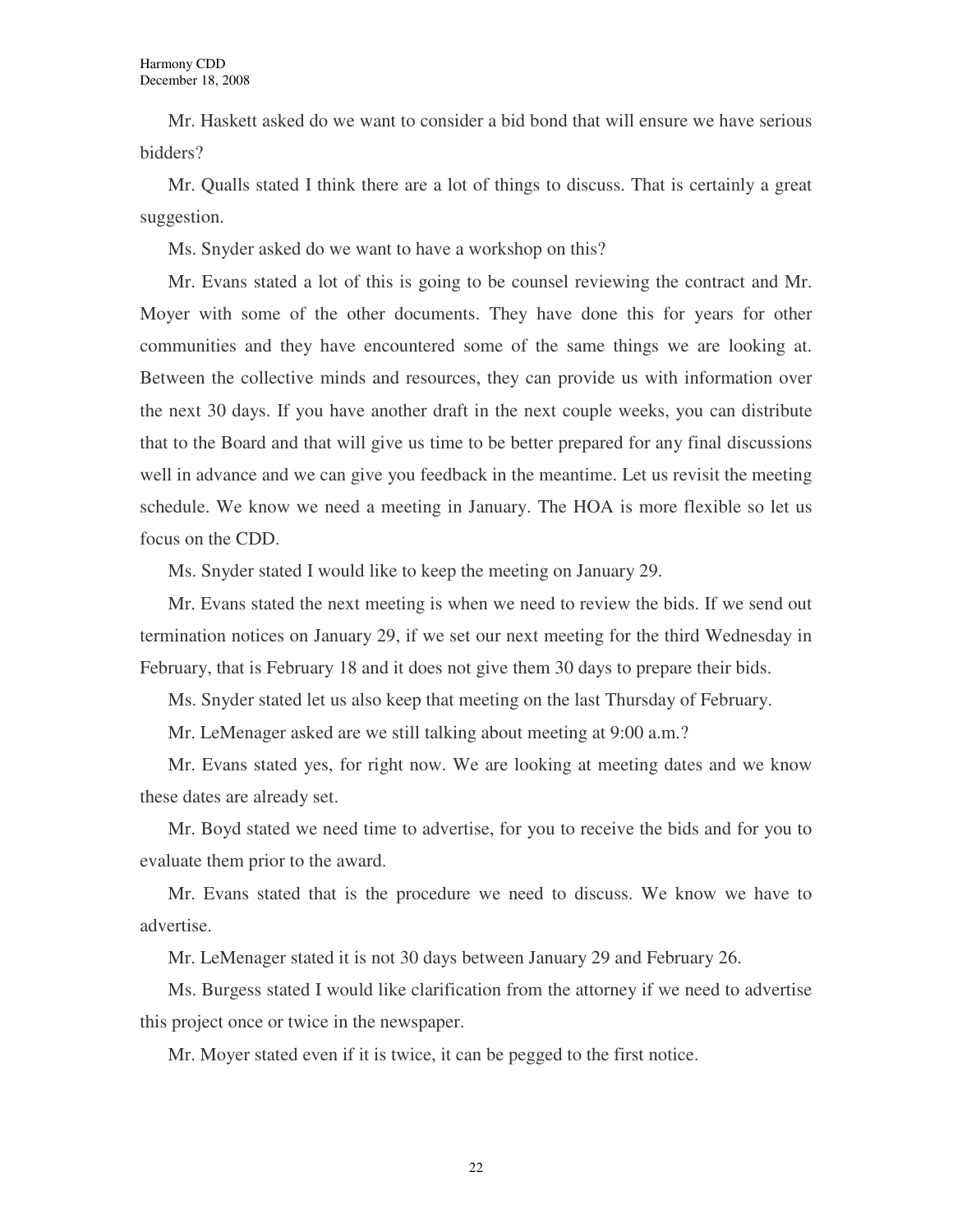Ms. Burgess stated we can still run the advertisement in the newspaper without having the final bid package, provided the entire package is available for them to pick up when we indicate it is available.

Mr. Evans asked can you still run the advertisement tomorrow?

Ms. Burgess stated yes, if we know when we will have everything ready for them to pick up.

Mr. Evans stated we have a couple things going on. We have to give them time to prepare their bids but we also have to advertise that this bid is going to be available. If we approve the bid packages at the next meeting on January 29, they can pick up the packages the next day?

Ms. Burgess stated not if there are going to be any changes.

Mr. Evans stated if we decide at the meeting on January 29 and there are no changes, theoretically they could pick them up the next day. What is a reasonable amount of time for them to prepare their bids? Two weeks?

Mr. Moyer stated it depends on the amount. It will be at least 21 days and if it is over \$500,000, it is at least 30 days.

Mr. Qualls stated contracts for maintenance services have to exceed category four.

Mr. Boyd stated I am sure this will exceed that threshold.

Mr. Moyer stated category four is \$150,000.

Ms. Burgess stated it is indexed to about \$187,000.

Mr. Evans stated we know we will exceed that threshold. How long of a process will that need?

Mr. Moyer stated it will be at least 21 days.

Mr. Qualls stated it will probably be 30 days.

Mr. Boyd stated traditionally we have tried to do 30 days. That allows time for them to review the package, submit questions, and for us to formally respond to everyone's questions.

Ms. Burgess asked would you want to have a required or optional pre-bid meeting?

Mr. Boyd stated it can be done either way.

Mr. Evans stated the first thing we have to do is advertise.

Ms. Burgess stated due to the magnitude of the contract, we will advertise two consecutive weeks.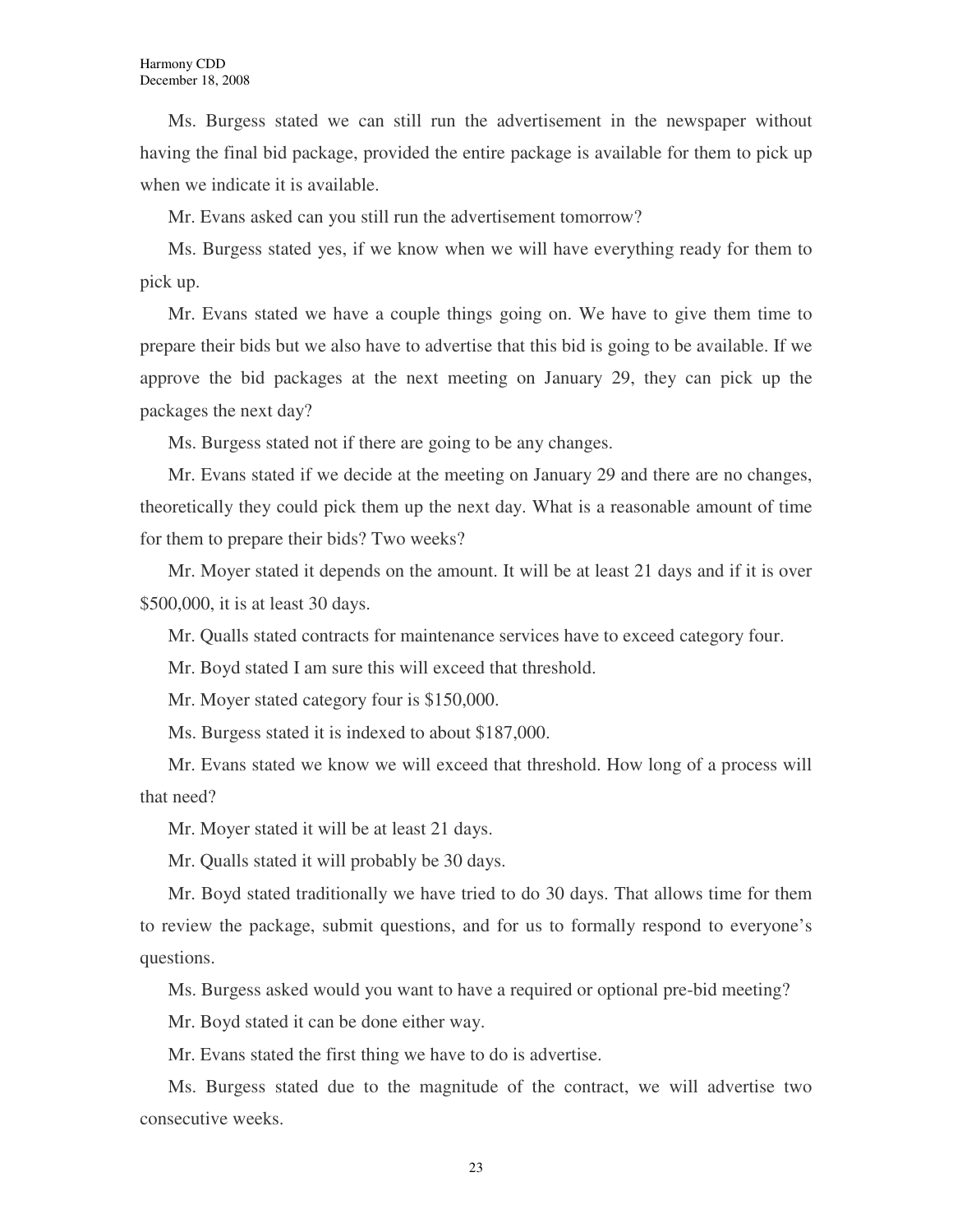Mr. LeMenager stated I am thinking a meeting on January 29 is too late.

Mr. Evans stated we need to advertise twice over a two week period.

Ms. Burgess stated we typically advertise in Sunday's newspaper, two consecutive weeks. I would need ten days lead time to get a notice to the newspaper and they will run it. Typically we run them on Sunday because that is when we would get the greatest exposure. With the holidays, the newspaper deadlines have been pushed to earlier dates. I could probably advertise December 28 and January 4.

Mr. Evans stated to satisfy the advertising requirements, let us say you need three weeks. At the end of that advertisement, they will come pick up a bid package. They cannot be available until after the advertisement has run.

Ms. Burgess stated that is correct.

Mr. Evans stated they start the bidding timeframe and the more time they have to spend on it, the better numbers we will receive. It will be a minimum of 30 days for the bidding period. Then there is the bid review period, and you need time to review the bids and make sure they are responsive. Staff will perform a bid review prior to them making their recommendations.

Ms. Burgess stated there is a bid review prior to providing the results to the Board.

Mr. Evans stated the bid review will probably take a week. We would like to receive them before we have to vote on them. We need to digest the information.

Ms. Burgess stated we have done similar things for auditors and other landscaping bids as part of the review. We may want ten days to do that review. We will call their references. Rather than providing you with raw bidding results, we will have a complete package of information for you with the results of our calling their references. Then you can get a better idea of what these companies are like.

Mr. Evans asked does a week give you enough time to get responses from people or do you need more time?

Mr. Boyd stated a week is reasonable.

Ms. Burgess stated the last time we went out for landscaping, we had seven or eight bids and it took staff two days to call and get three references for all of them, so that part will not take long. I agree that a week is reasonable.

Mr. Evans stated staff will perform the bid review and then provide it to the Board to review for a week before we act on it. Then we have our Board meeting. Once we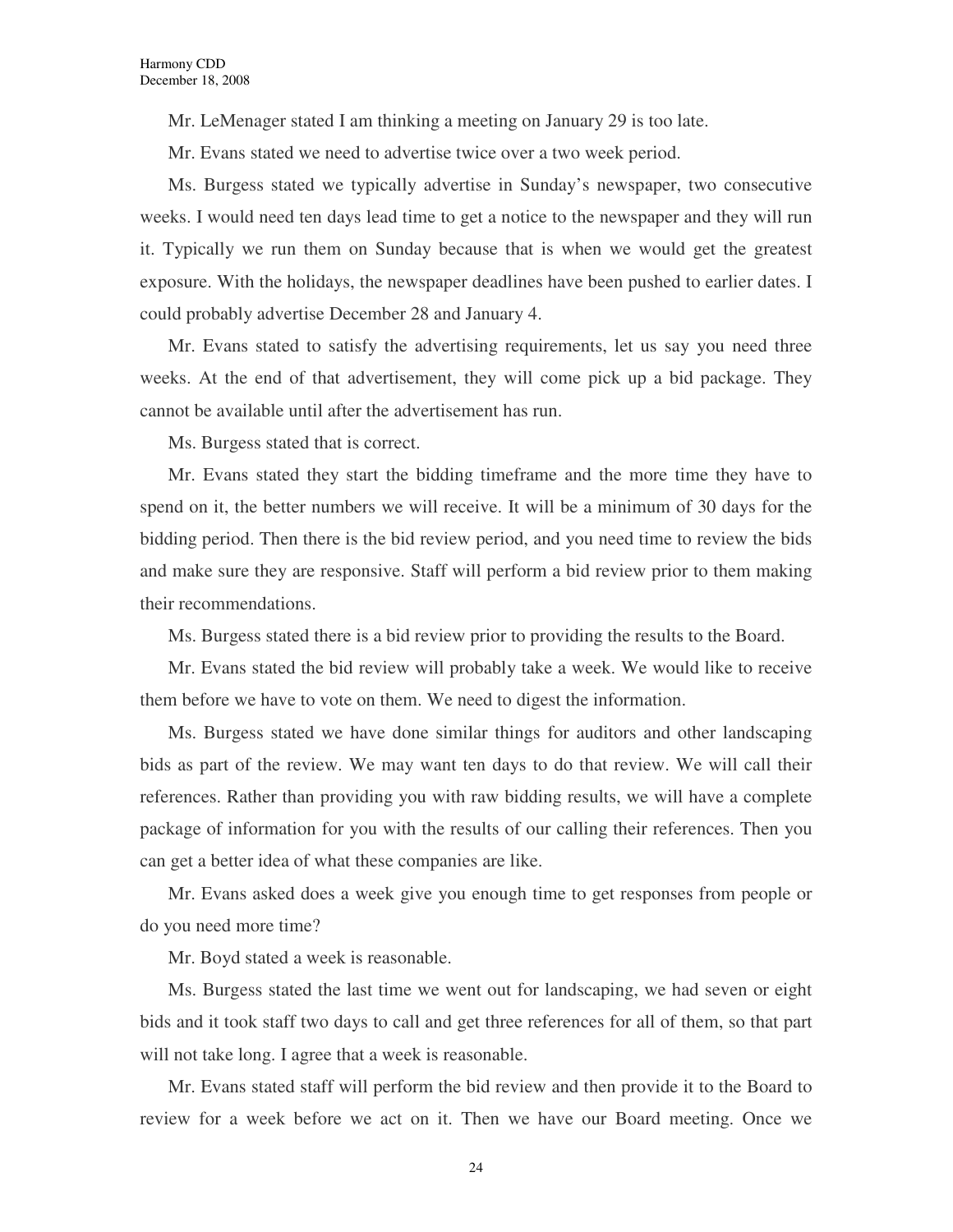approve it, it will take time for them to be mobilized. Somewhere in this process is when we send the termination notice, which is at least 60 days before we intend to award a new contract.

Mr. LeMenager stated I agree. We do not have to terminate during the bid process.

Mr. Evans stated that is a sliding event. Then we approve it and once we do, they need at least 30 days to be able to commence. They will have a little more than that because of the timing of our meetings, so it will be about five weeks for them to mobilize.

Mr. LeMenager stated you can make it part of the package to ask them when they can start.

Mr. Evans stated if someone gets a contract of this magnitude, they will know if they can satisfy that obligation. Assuming they are not the same company, it gives everyone time to mobilize.

Mr. Boyd stated one other item is to consider having a mandatory pre-bid meeting. Sometimes that can help streamline the process and it screens out bidders from getting involved at the last minute.

Mr. Evans asked can that be part of the 30 days they have to submit their bid?

Mr. Moyer stated yes.

Mr. Evans stated typically when I have had pre-bid meetings, I would send out the plans and about a week later have the pre-bid meeting. Everyone hears all the questions and everyone gets the same answers.

Ms. Burgess stated and you do not receive any bids from anyone who has not attended that meeting.

Mr. Evans stated they cannot say someone had preferential information. At that meeting, there can be a site inspection so we know they physically walked the property.

Ms. Snyder asked so there will be two pre-bid meetings?

Mr. Evans stated one is a pre-bid meeting and one is a post-bid meeting. There is a pre-bid after they pick up the packages. When the bids come in, that is post-bid review. Then you will fine tune who is a serious bidder. You may have 10 people show up at a pre-bid meeting and only five people bid because the others realize this project is more than they can handle. Once we approve to award the contract, we need to give them at least 30 days to start. This process is going to take over three months.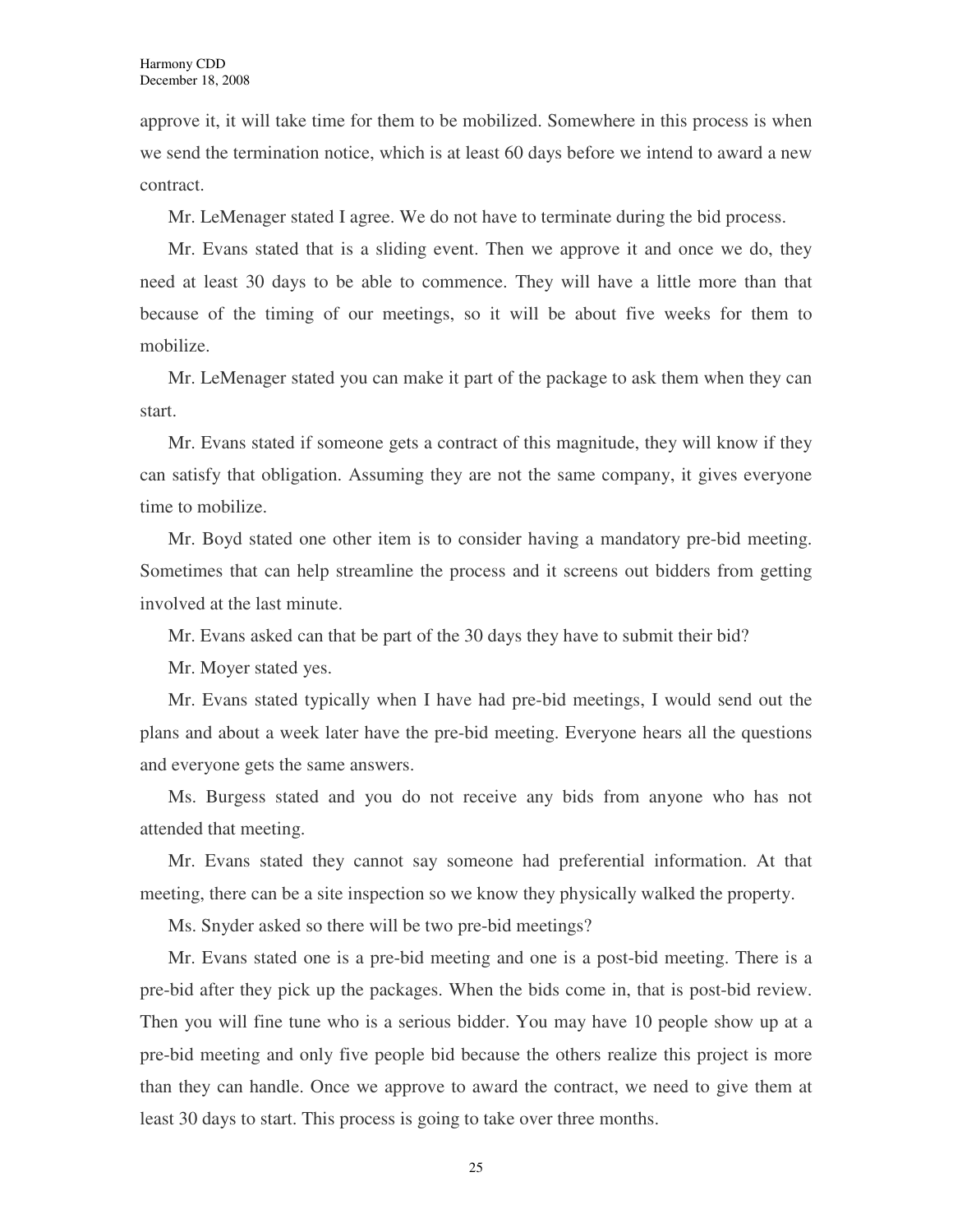Mr. LeMenager stated I think January 29 is too late to get started. We should move the January meeting a couple weeks earlier. I tend to agree that we do not want to go too far beyond April. This is a great idea and I think January 29 is too late.

Ms. Snyder stated I think we should meet the first week in January.

Mr. Evans stated we still have to advertise that meeting.

Ms. Burgess stated we have plenty of time to advertise a meeting for the first week in January.

Ms. Kassel stated I will be here the week of the  $11<sup>th</sup>$  through the  $15<sup>th</sup>$ .

Mr. LeMenager stated we could start off our new schedule and meet January 14 in the evening.

Ms. Snyder stated I will not be here. I leave the  $13<sup>th</sup>$ .

Mr. Evans stated we do not need a meeting for staff to do the advertising for the bids. But we need time for counsel and everyone else to review this bid package and have it to us to review to where we are ready to let it. That can take between now and the next scheduled meeting. There are several disciplines involved in this package. If we had our meeting either the  $21<sup>st</sup>$  or the  $29<sup>th</sup>$ , that should give us enough time to advertise and gives us enough time to review the material. I am leaning toward January 29 because there is a lot of information we need to review. We will meet on the  $29<sup>th</sup>$  and on that date, we should have a finished review package that we all have reviewed and submitted our comments. Within a few days after that, we should be able to make that bid available.

Mr. Boyd stated we can run the advertisement in advance.

Mr. Evans stated yes. As long as we include the date the package is available.

Mr. Boyd stated the pre-bid meeting date and due date are included in the advertisement.

Mr. Evans stated that starts the process.

Ms. Kassel stated we will receive everything between now and the  $29<sup>th</sup>$ . On the  $29<sup>th</sup>$ , we will make any changes and approve the RFP. In that timeframe it is being advertised so that February 1 or 2, the bid package is available for pick up by the potential bidders?

Mr. Boyd stated that is correct.

Ms. Burgess stated I would suggest the Monday following your January 29 meeting. That gives you the freedom to make changes and then we have time to incorporate them and have them photocopied and available.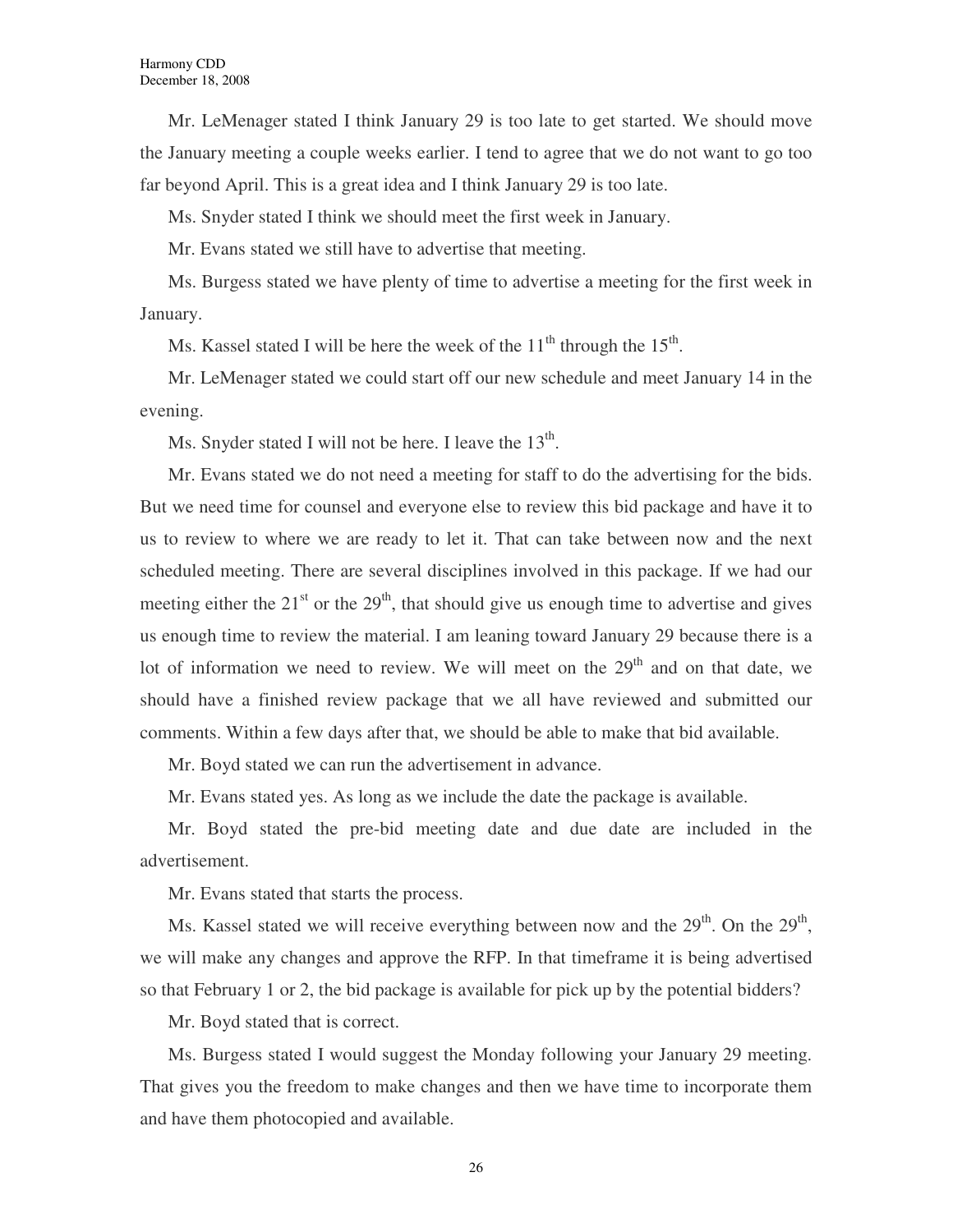Mr. Evans stated the next decision date is six weeks between the time they pick up the packages and the time we need to make a decision.

Ms. Kassel stated plus 30 days for them to commence.

Mr. Evans stated that is correct. If we meet on January 29 to refine the bid package and we have changes, that gives staff a week if they need it to incorporate an exhibit or something else that needs to be amended. That will give until the first week in February to be picked up. Then they have 30 days to provide a bid and bids will be received in early March. They need a week to review them and provide them to us. That gives us a week to review them once they have qualified everyone and then we go to our next meeting ready to award a contract.

Mr. LeMenager stated that sounds good.

Ms. Kassel stated that means they will commence the end of April or beginning of May.

Mr. Evans stated that will push it all the way to May 1.

Mr. LeMenager stated then there is really nothing to do with the schedule because the next meeting is already set for January 29.

Ms. Kassel asked so we are tabling that decision until the next meeting?

Mr. Boyd stated we will have to agree on the pre-bid date and the other dates on the calendar in order for the bids to go out.

Mr. Evans stated you need the date they are available, the pre-bid date, and the due date. You do not need the date the answer comes out. Assume there will be comments at our meeting on January 29. You have a week to incorporate those comments and have the bids available. That starts the 30-day bid process. Somewhere within that week or so would be a pre-bid meeting and site inspection.

Ms. Burgess stated since we are meeting on January 29, anticipating there might be major changes, we could have the packages available Wednesday, February 4. That will give us four working days. We could advertise January 25 and February 1 just to satisfy the advertising requirement if it needs to be noticed twice. We will let them know that RFP packages are available for pick up in our office at 10:00 a.m. on February 4. If we need to, we could have them available on Monday, but this will give us a couple days if we need it. We like to give them a week to review the package before the pre-bid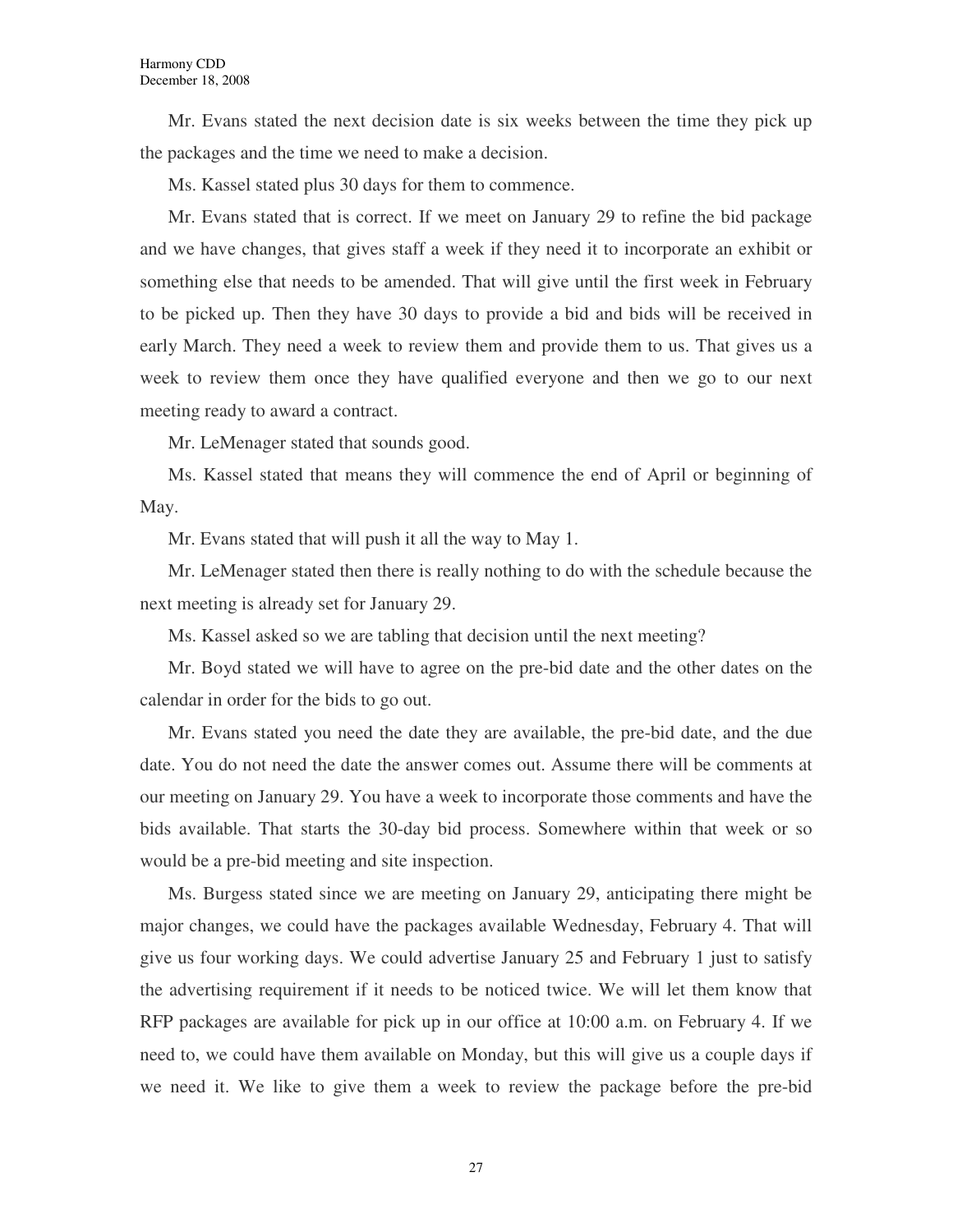meeting, so that meeting could be February 11, 12 or 13 at Mr. Boyd's and the developer's availability. I would stay away from Friday.

Mr. Boyd stated I suggest Thursday, February 12.

Ms. Burgess stated that is not any type of CDD meeting. None of the Board members need to attend. Staff does not need to attend but we can if you want us to.

Ms. Snyder asked could we be invited?

Mr. Boyd stated yes.

Mr. Qualls stated I would advise that only one should be designated to go.

Mr. Evans asked if they pick up the bids on February 4, when do they need to be submitted?

Ms. Burgess stated 30 days from February 4 is Friday, March 6.

Mr. Evans stated let us give them the weekend.

Ms. Burgess stated we can give them until Monday or Tuesday.

Mr. Evans stated Monday, March 9.

Ms. Burgess stated we do bid openings typically at 2:00 p.m. in our office.

Mr. Evans asked is there a bid opening that is required when you receive them? You have not had a chance to review them. A lot of times we have not had that requirement. At a bid opening, they are expecting an award.

Ms. Burgess stated no, at a bid opening, we are simply opening the bids and announcing the prices. That is all we do at that meeting. We open them and everyone will then know what all the others bid. That is when staff will do its review, call references and prepare information for you.

Mr. Evans stated the bid opening is March 9. You will complete your review by when?

Ms. Burgess stated by Monday, March 16. We can get it into your hands on Monday, March 16. Your next scheduled meeting is March 26, so that gives you ten days to review all that information, prior to receiving your regular agenda packages.

Mr. LeMenager stated I need to leave the meeting.

Mr. Evans stated we will keep you posted on the details. Our next meeting is January 29 at 9:00 a.m.

Ms. Burgess stated to allow for any bid protest, if you award a contract on March 26, it is 72 hours within which you have to file a bid protest.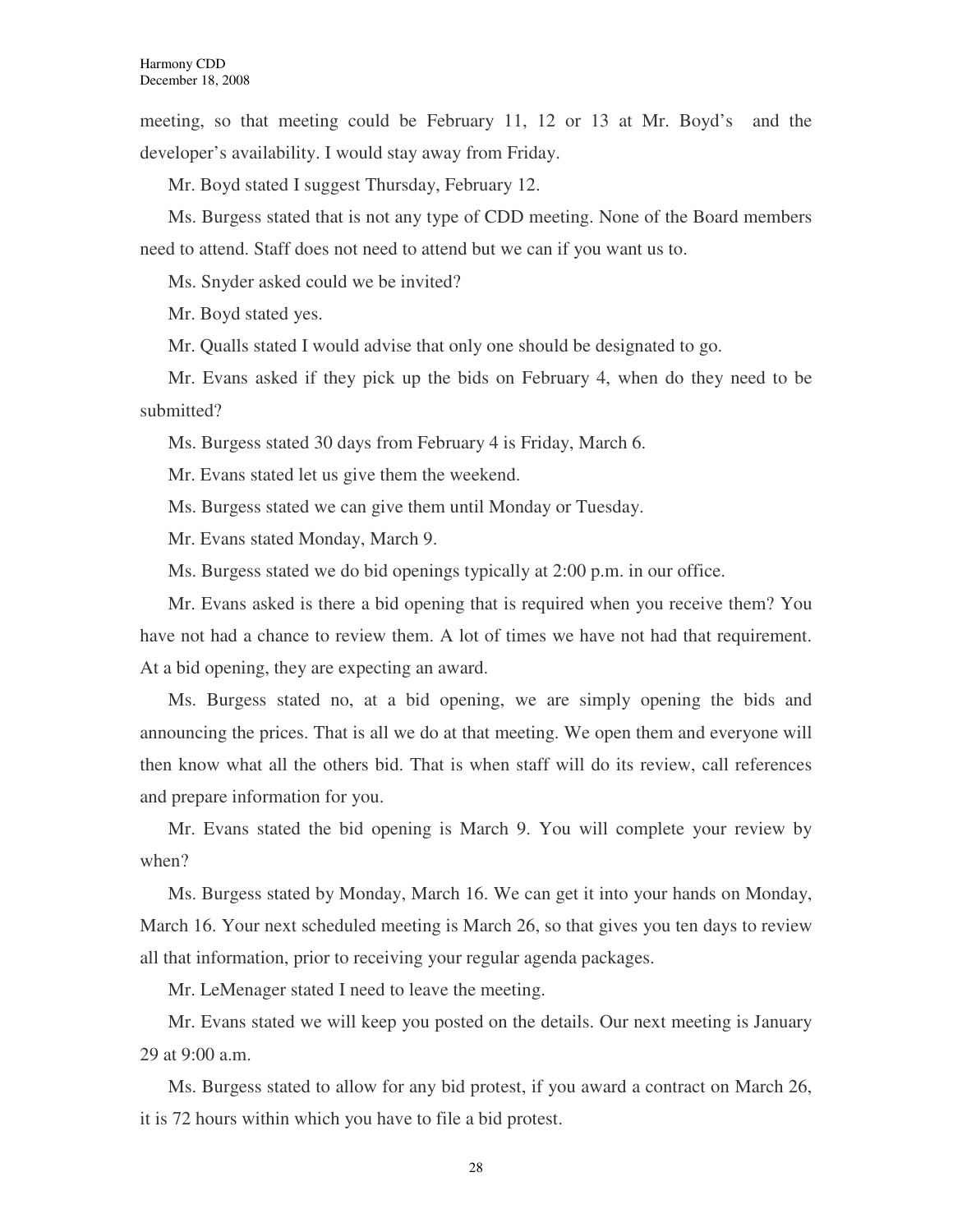Mr. Qualls stated I believe that is correct.

Ms. Burgess stated we have to wait 72 hours, or Monday, March 30 to see if there are any bid protests.

Mr. Moyer stated that will work.

Ms. Burgess stated if there is no bid protest on March 30, then we can send a notice to proceed on March 30 and have them start May 1 and that will give them 31 days' notice.

Mr. Evans stated on March 26, the Board would make that decision subject to there being no bid protest. We would award the contract and on April 1, we can send out the notice to proceed.

Ms. Burgess stated we can send that notice to proceed on March 31 if we have no valid bid protests. We will route the contract for signature at that point and they will begin May 1.

Mr. Evans stated we will send the notice to proceed to commence on May 1. Unless someone sees a way to shorten it, I do not see how we can shorten this by a whole month. Now that we understand what has to take place, let us revisit the meeting schedule. We will meet on January 29 at 9:00 a.m. Any comments we have on the bid package, that is when we will comment on them. between now and them, among management and counsel and the engineer and the developer, they will refine the RFP package.

Ms. Burgess stated I will have to email that to Ms. Kassel but we will provide this RFP to you prior to you receiving the agenda package.

Ms. Snyder asked on the proposed schedule dates, is there any reason they changed from Thursday to Wednesday? We have always met on Thursday.

Ms. Kassel stated both of them are gone. I do not know why they chose Wednesday.

Ms. Pam LeMenager stated Wednesday is the middle of the week and no one had prior engagements with church or other after-school activities. That is why the two of them chose Wednesday.

Ms. Snyder stated it was chosen by the two of them. I know many people in the community have activities on Wednesday night.

Ms. LeMenager stated they discussed available dates and Mr. Fsadni knew the school schedule.

Mr. Evans asked do we need a CDD meeting in February?

29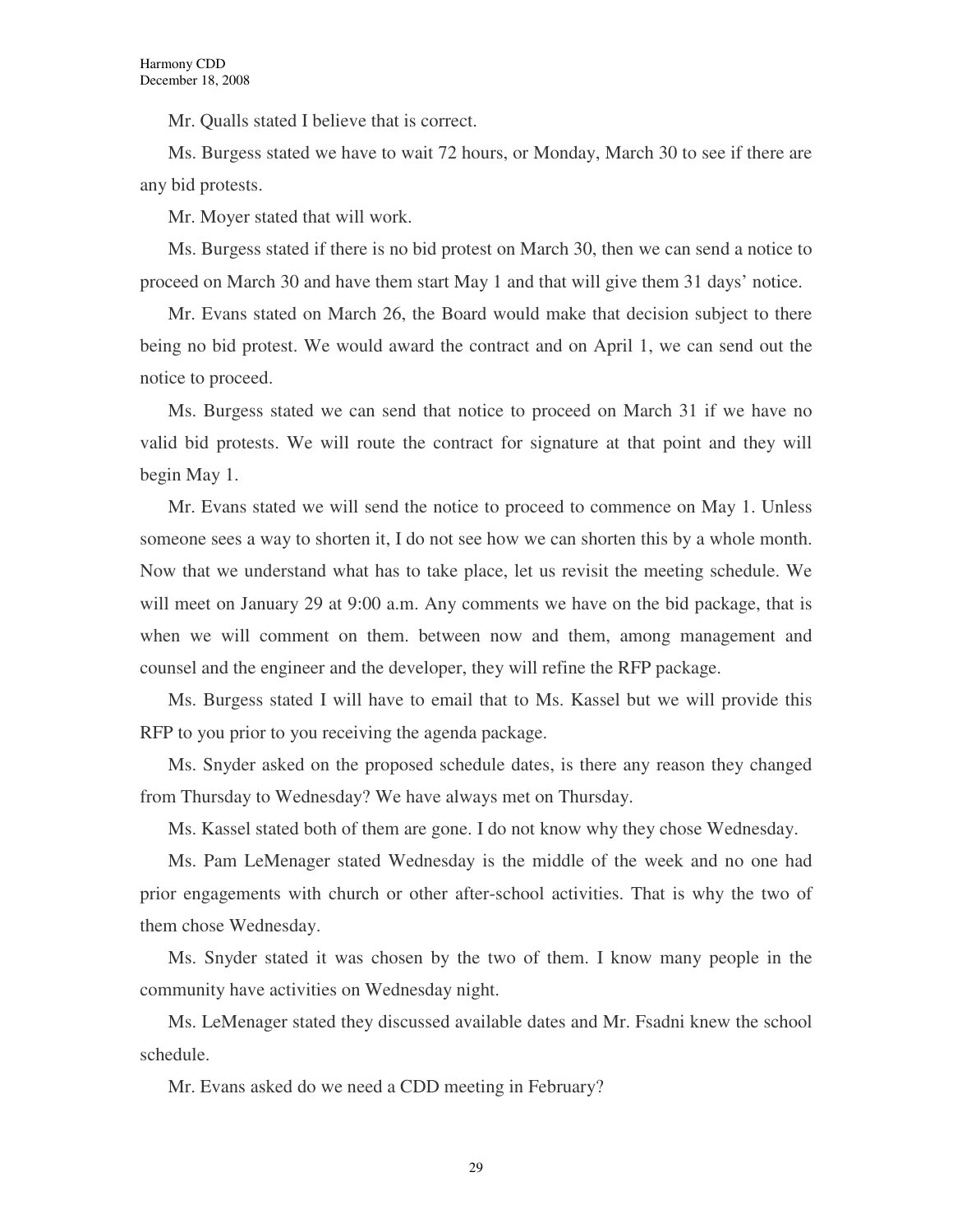Ms. Burgess stated not for this process because once it starts, it will proceed as we discussed.

Mr. Evans stated we have already started the process and it will move forward. We can start night meetings in March.

Mr. Qualls stated at the January meeting, if it seems there are other things that need to be brought up in February, you can continue the meeting to a date certain. That is always an option the Board has.

Mr. Evans stated for conversation sake, let us say we will not have anything.

Ms. Kassel stated I would like to say we are.

Mr. Evans stated for a moment, let us say we do not in regard to landscaping. There would not be anything for us to act on in February.

Ms. Burgess stated no.

Mr. Evans stated the next real decision has to be made in March, and the next date on our current meeting schedule is March 26 at 9:00 a.m. to approve an award of the contract.

Ms. Snyder stated I would really like to keep these meetings on Thursdays. I have planned my schedule around these meetings being on Thursday for the last two and a half years.

Mr. Evans stated there are things we know and things we do not know. We know we will meet on January 29 and approve the RFP. In the meantime staff will do the advertising for January 25 and February 1. We know we need those two Board meetings for landscaping issue. Nothing precludes us from having a meeting in February if we need one.

Ms. Snyder stated I would prefer the last Thursday as opposed to the second Wednesday.

Mr. Evans stated we currently have one scheduled for Thursday, February 26. Let us move forward with the advertising. Staff will work on the proposal. We will reconvene on January 29, and if we change our meeting dates or change something, we have time to advertise. I want to qualify the dates we need to have in order to meet our bidding guidelines. This is the most important thing we have going on. Then we can address everything else later. If we want an evening meeting in February, we have time to schedule that provided it is convenient for everyone's schedule.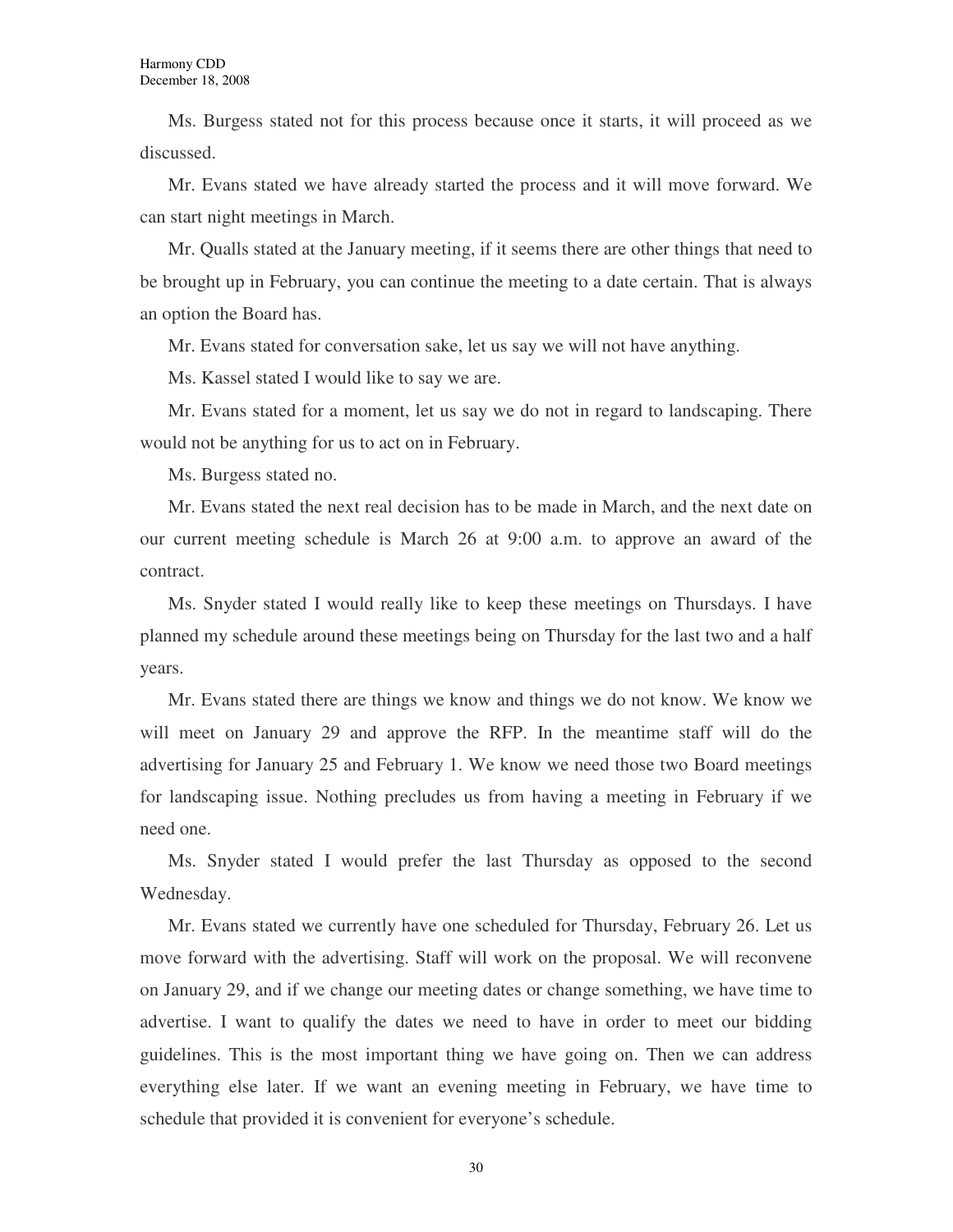Mr. Moyer stated that is correct.

Mr. Evans stated the thing that is most pressing now is the landscaping schedule. We do not need to change our schedule for right now. Everyone knows what they need to be working on. We do not need a motion since we are not approving anything.

Ms. Kassel asked we are meeting on the  $29<sup>th</sup>$  and we are withholding decisions about future meetings until that time?

Mr. Evans stated that is correct.

Ms. Kassel stated I am fine with that.

Ms. Snyder stated I would like to make the suggestion that we keep our CDD meeting on the last Thursday of the month, no matter if it is morning or night.

Mr. Evans stated I do not know if that is a conflict for the manager or other staff if we meet at night.

Ms. Burgess stated we do not have any conflicts on the last Thursday.

Mr. Moyer stated we would have a conflict on the third Thursday.

Mr. Evans stated let us continue with the rest of the developer's report.

Mr. Haskett stated we mentioned playground mulch at a previous meeting. When you go from wood fiber mulch for the safety cushion and skull fracture, it goes from \$7,540 to \$20,000 for loose rubber mulch. I did not research this any further due to the significant price.

Ms. Snyder asked what about maintenance? Does one of these last two or three times longer than the other?

Mr. Haskett stated the mulch really should have been refreshed annually so we are looking at four or five year's worth of mulch. It is only \$1,200 a year to keep them properly maintained.

Ms. Snyder asked it is as safe as rubber?

Mr. Haskett stated that is the manufacturer's installed recommendation.

Ms. Kassel asked how often do we have to replace that?

Mr. Haskett stated we should add mulch every year. There is a safety label on the playground equipment, and when the mulch drops below that safety label, that is an indication that it needs mulch added.

Ms. Kassel asked so we are going to have to spend \$7,000 annually on mulch?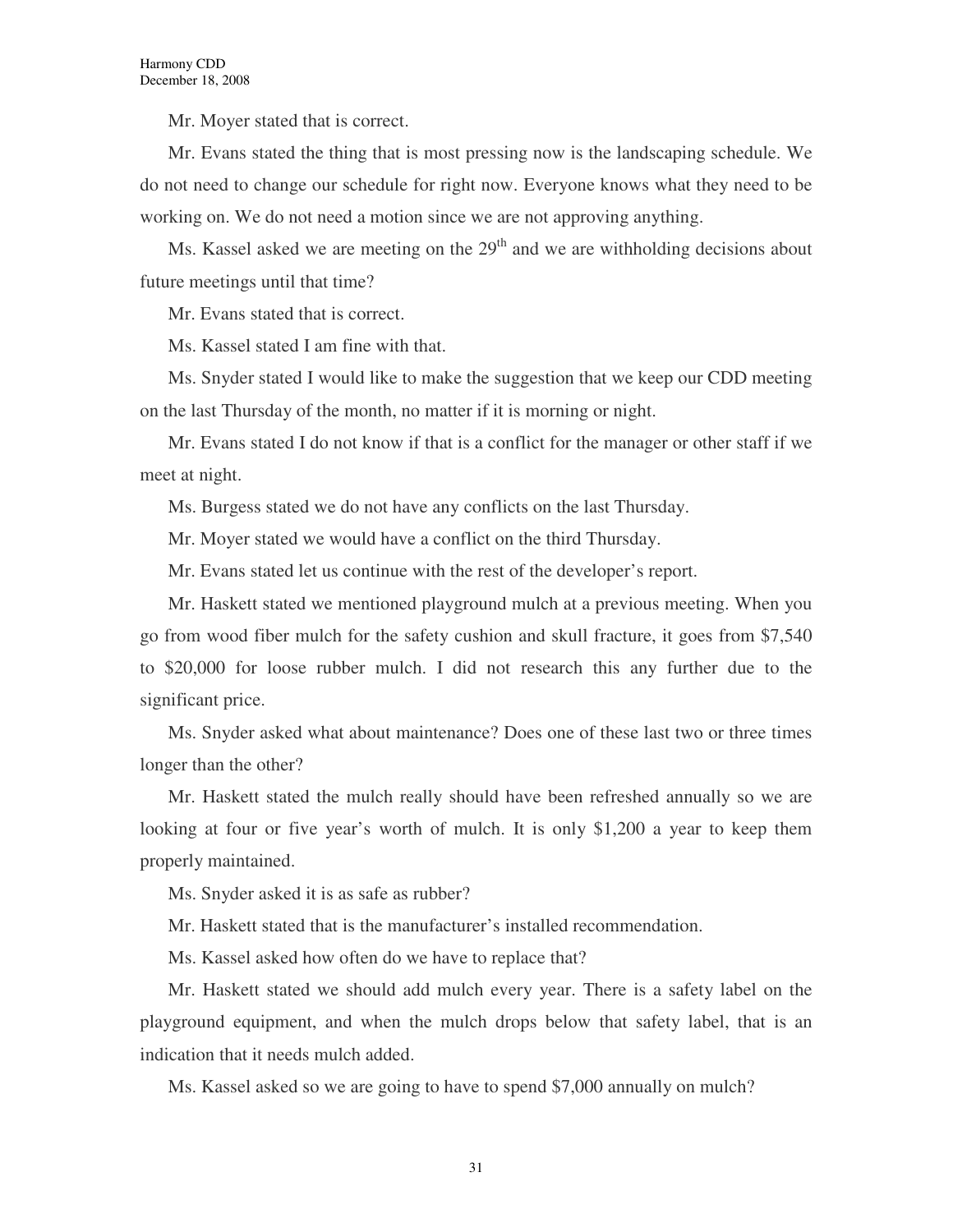Mr. Haskett stated no. This was over a four- or five-year period that they were not mulched. To get them back up to the safety level, it will cost \$7,540 since it is about eight inches of mulch.

Ms. Snyder asked is this in the RFP to remulch playgrounds?

Mr. Haskett stated no.

Ms. Snyder asked should it be?

Mr. Haskett stated no. If you start going with a different product or manufacturer, you do not want to pin down the playground mulch because that will make the RFP price spike. You do not want to nail things down like that. I am requesting approval for the REW safety mulch application.

Mr. Evans stated basically this is deferred maintenance. In other words, we should have been doing this all along.

Mr. Haskett stated that is correct.

Mr. Evans stated considering we are strapped for funds and are trying to be financially prudent, my suggestion is to go with the wood fiber for now because we have to address the issue now and that is the most economical route we can take to get caught up.

> On MOTION by Ms. Snyder, seconded by Ms. Kassel, with all in favor, approval was given to the proposal from REW for wood fiber mulch in the amount of \$7,540.

Mr. Haskett stated I distributed a proposal from Chapco Fence.

Ms. Kassel stated it looks like it is \$600 per location to replaces the hinges, wire, drop forks and reset posts. I do not get bids on this type of thing but it seems high to me.

Mr. Haskett stated this is a result of complaints and constant maintenance issues with the dog parks and the gates sagging. They were not at a commercial grade, and this is to upgrade them to commercial hinges and wire, only on the gates and the chain link fence that was damaged on the playground area near Lakeshore Park.

Ms. Snyder stated it sounds like we are upgrading to a better quality.

Mr. Haskett stated it goes by gauge of the wire.

Ms. Snyder asked it probably should last longer?

Mr. Haskett stated yes.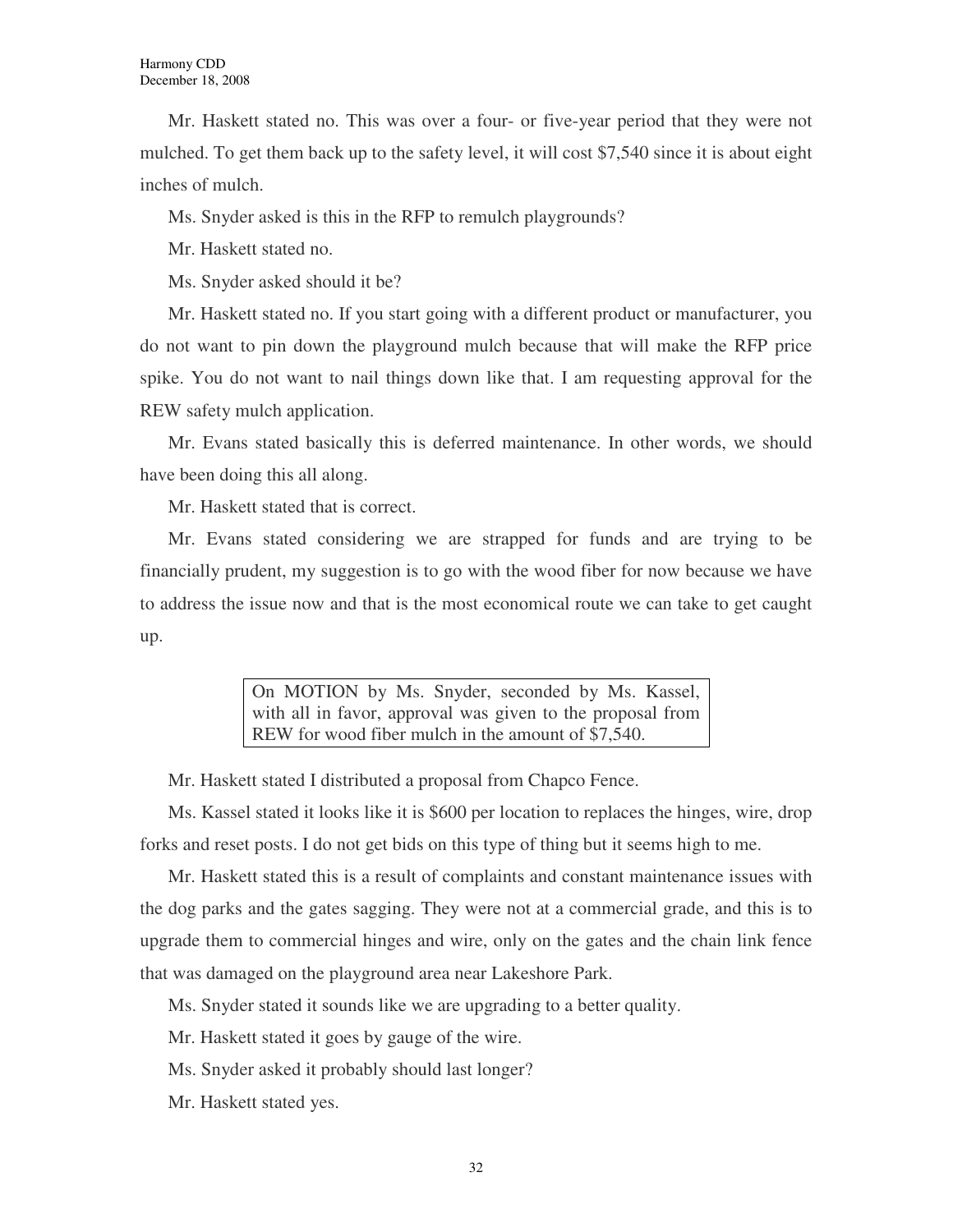Ms. Snyder stated it looks good to me. Is this something we budgeted for? Is it maintenance?

Mr. Evans stated it was not budgeted for.

Ms. Snyder asked would this come from general maintenance?

Mr. Moyer stated we have miscellaneous contingencies of \$12,000, of which we have already spend \$2,700, so you have \$10,000 in miscellaneous contingency.

Mr. Evans stated there are things you have to do and things you want to do. When you are under tight financial management, you have to decide if this is something we have to do or something we want to do, regardless of how good an idea it is. Is this something we have to do or something we want to do?

Mr. Haskett stated you do not have to upgrade but it is something you would like to do. Making the repairs is something you should do. We get a lot of complaints. The development company maintenance personnel is out there constantly making adjustments.

Mr. Evans stated labor is the same if it is commercial grade or residential grade.

Mr. Haskett stated that is correct.

Mr. Evans stated the difference is in the material.

Ms. Kassel asked if we go to commercial, is there a warranty that is longer than for residential? What can we expect for the life and maintenance? Will it be much lower maintenance to go to commercial?

Mr. Evans stated I think it is just a heavier gauge.

Ms. Kassel stated those gates are used dozens of times every day. There are many children in the park and there are people who pass through the park at night and abuse the gates. They need to be heavy duty. I support changing to commercial if it will result in greater durability and lower maintenance costs. Is this a reasonable cost?

Mr. Evans stated to a great degree we have to rely on Mr. Haskett and his experience in the number of times he bids things and knowing what contractors perform. When he presents something like this, he has done a great deal of due diligence in evaluating the proposal. You raise a good point. The dog parks are one of most used amenities that have moving parts. I think it would be good to move to commercial grade for that reason for long-term maintenance,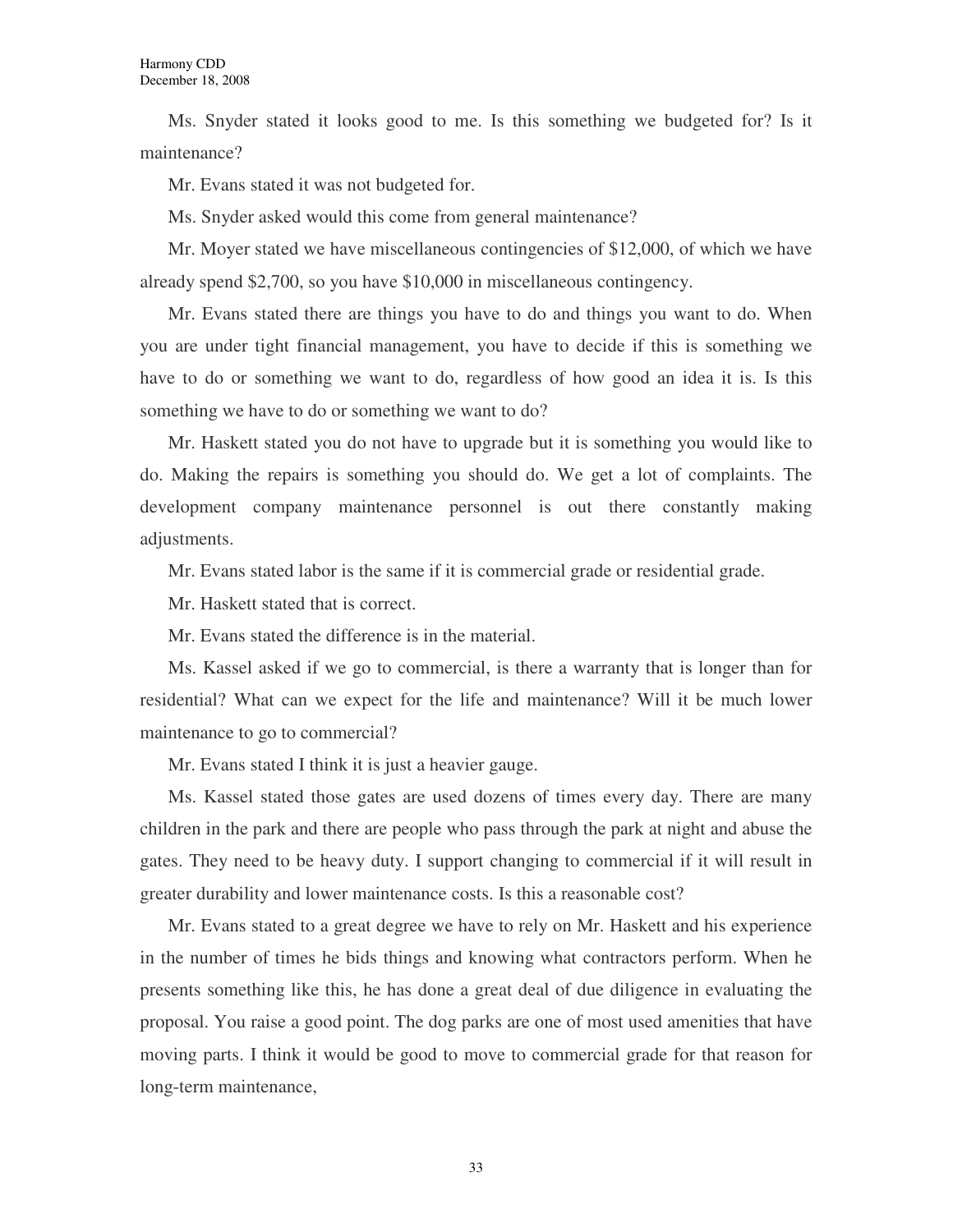Ms. Kassel stated I know that some areas of the chain link fencing where it meets the top rail, particularly in the small dog park on the cypress side and in the large park adjacent to the gate, a lot of it needs attention. Even though people are not supposed to hang their leashes there, I think they do. Children climb over the fence and their sneakers get caught in the link.

Mr. Haskett stated I can ask them to do some repairs but not replacements for that if the Board so directs.

Ms. Snyder stated it has to be done so it does not get worse, because then it will be a bigger cost. My tendency is to go with a better grade.

Mr. O'Keefe stated I agree with Ms. Snyder to go to the commercial grade. Longevity of the material determines that.

> Mr. O'Keefe moved to approve the proposal from Chapco Fence to upgrade to commercial-grade materials in the amount of \$3,355. Ms. Snyder seconded the motion.

Mr. Evans stated things like this fall under the classification of something we need to do.

Mr. O'Keefe stated yes, I agree.

Ms. Kassel stated my concern is on one hand, Mr. Haskett has a lot of experience bidding things out and I trust that, but at the same time, I feel I have to be responsible fiscally to the residents. It appears that this is a high cost for that work.

Mr. Haskett stated we are the developer and we are bringing this to you. We also, as the developer, pay a large amount of money to the District and we are protecting everyone's best interests and we are interested in a good quality of work.

Ms. Snyder asked did you receive more than one bid?

Mr. Haskett stated no.

Ms. Snyder asked have you had experience in the past with this company?

Mr. Haskett stated yes.

Mr. Tome stated they have done a lot of work for us. They have traditionally been the best value for the price. They might not be the lowest price, but we know their warranty service. They are very competitive and very good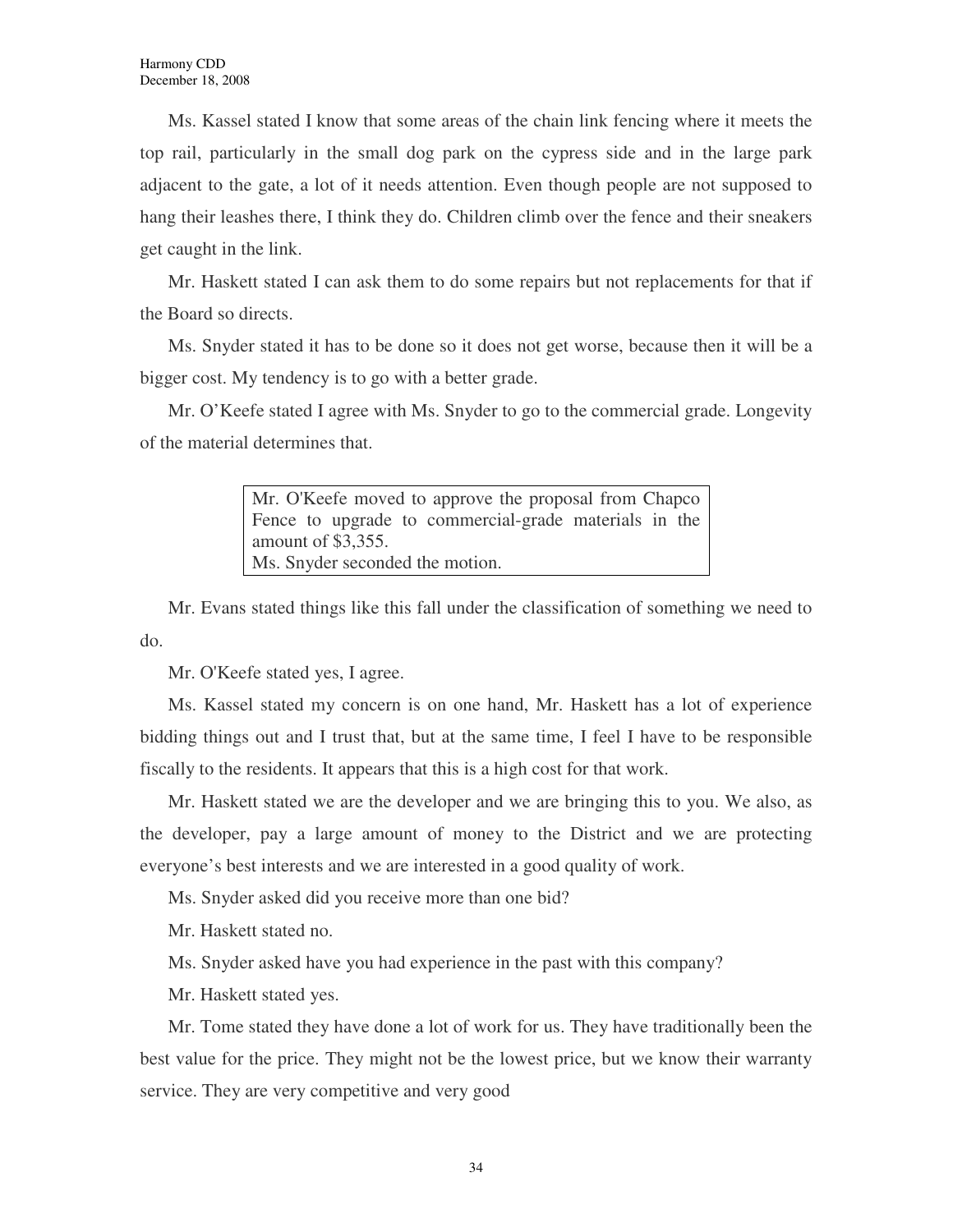Ms. Snyder stated the lowest price is not always the best. I trust Mr. Haskett so next time when you have a proposal, include some explanation and some history with your proposal as to why you chose the one you are bring to us.

Ms. Kassel asked will there be a warranty on this? Will they include any maintenance if something goes wrong?

Mr. Haskett stated the warranty terms are listed at the bottom. From our experience with them, all our warranties are one year so I will make sure it is spelled out.

> On VOICE VOTE, with all in favor, approval was given to the above motion as described.

Mr. Haskett stated as directed by the Board at the last meeting, I received numbers for the Swim Club pool lighting to allow for night-time swimming. I researched and received bids for solar powered LEDs, which was \$165,000.

Ms. Snyder stated I think we should table this for a while.

Ms. Kassel stated or we can look for other bids or other product that will qualify in terms of the requirements and specifications.

Mr. Haskett stated the starting point was \$22,000 to get some pool lights to be able to swim at night. This is a question of, do we need it or can we get by without it.

Ms. Snyder stated I think we should table this for the meantime.

Mr. O'Keefe stated I agree.

Ms. Kassel stated that is fine.

Mr. Evans stated it answered the question that we needed answered, and you did an excellent job in making the comparison and tracking down the information. I know you did a lot of research in evaluating if they are dark sky compliant and to fall within county requirements for night-time swimming. It was not just a matter of finding lights to install.

Ms. Snyder stated on a related note, I am having a solar water heater installed tomorrow morning if anyone wants to stop by and see what is going on. There are some great deals with the Federal government and OUC.

#### EIGHTH ORDER OF BUSINESS Monthly Boat Report

Mr. Golgowski reviewed the monthly boat report as contained in the agenda package and is available for public review in the District Office during normal business hours.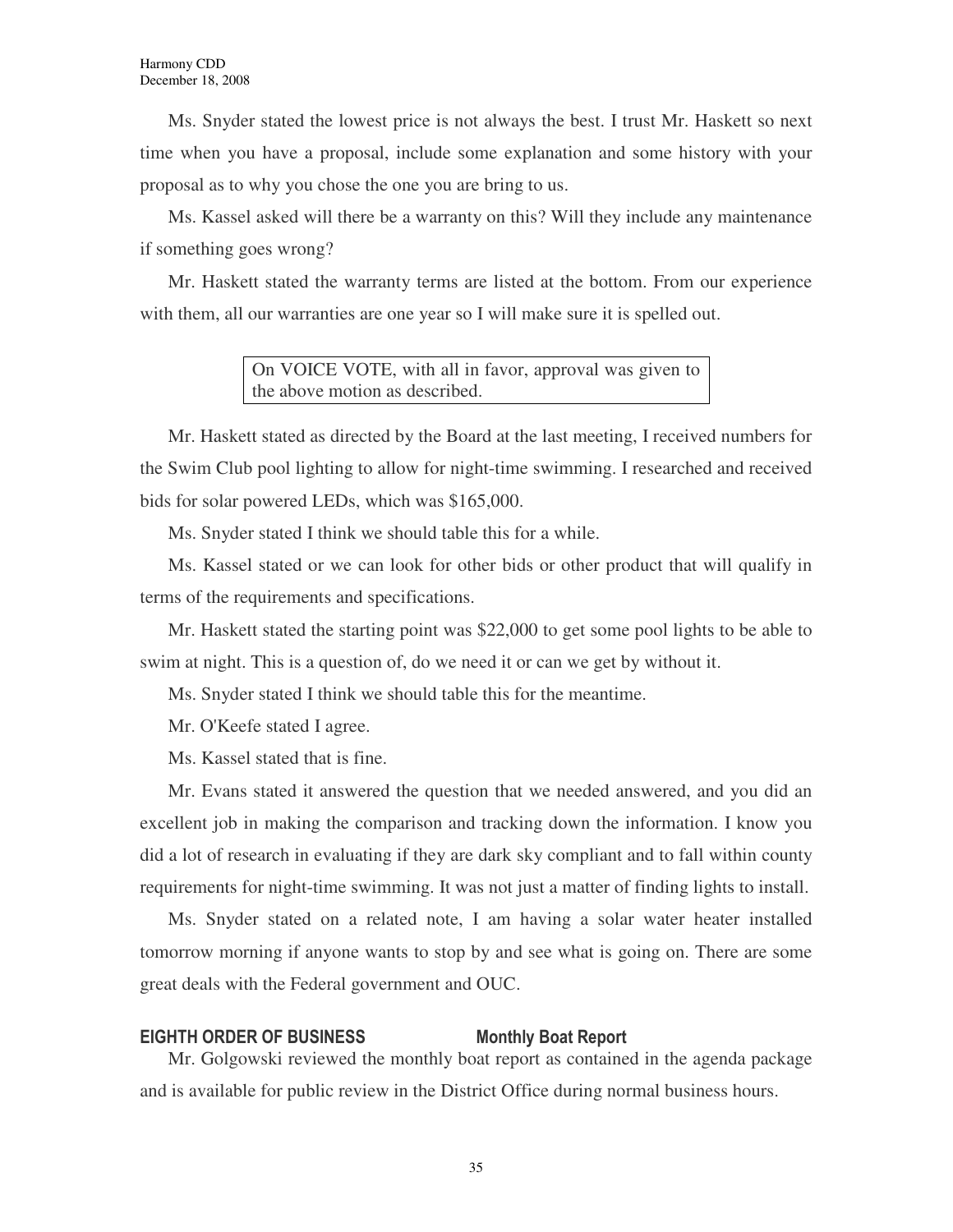Mr. Golgowski introduced Thomas Belieff. The Board has accepted Mr. Belieff as the new full-time dockmaster position. He is in the final stages of being employed by Severn Trent to service the Harmony CDD as of January 1, 2009.

Mr. Moyer stated Mr. Belieff has a number of years of service within the community and he wants to transfer that service into the Severn Trent system. They have agreed to that and that deals with having him wait six months to take vacation. We are going to waive that period and we will treat him as an employee for the number of years he has been out here working. I do not have a problem with that and I do not think anyone else will either.

Mr. Evans stated that is fine. I spoke with him earlier today and one of the things we wanted him to do is, if he is going to be at our meetings, to give us an update. I asked if he would follow up and provide the boat report. We also talked about expanded duties beyond what is boat related. He will be our eyes and ears for our assets in the field. If he sees something that needs to be fixed, he will try to fix it. If he cannot, he will coordinate with the manager or developer to get these things done. We discussed periodically coming through to look at street light outages. I do not want to bypass our process whereby we notify the manager's office of things we see. Just because he fixes things, we need to maintain the same circuitry where we notify the management company. You can certainly notify Mr. Belieff because it might be fixed before the request runs the gambit, but this way we can maintain recordkeeping consistency. If he sees broken irrigation or if something is being vandalized or any of these other things, we want him to keep an open eye to that and report to us. I asked that he submit a written overview and he will work with Mr. Golgowski on things that are going on to be incorporated in the agenda package. It will take a little while for him to get the feel for this, but we would like a summary of the highlights of what you did that week. For example, you did a street light outage and contacted OUC one particular week, and general things of that nature. It will progress as we go along.

Mr. Moyer stated to assist him in that regard, we can provide him with the report we prepare for Celebration CDD and it is a bullet list. That works out well for those Board members.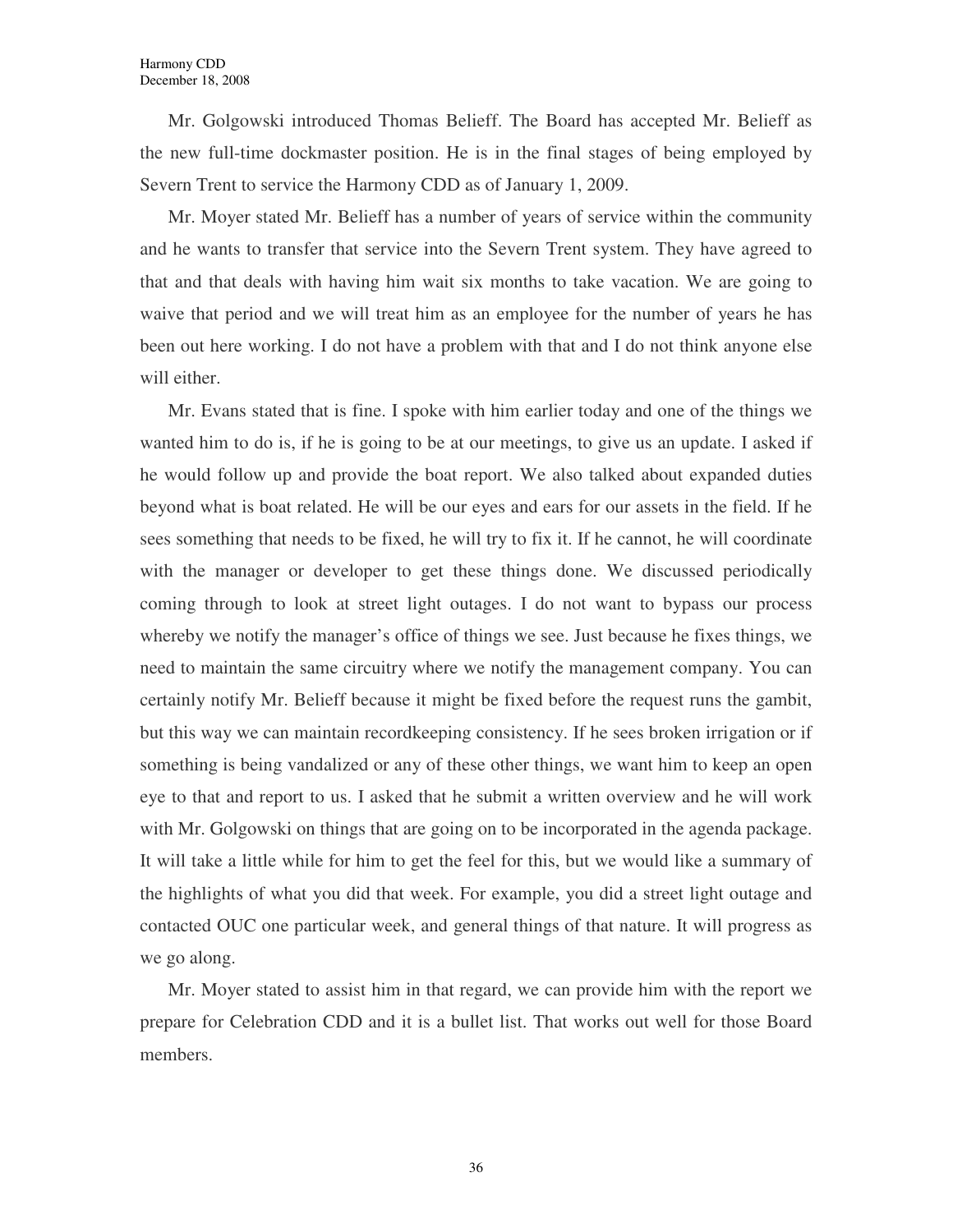Mr. Evans stated make sure everyone still flows through the same chain of command to make sure we document everything. If he is constantly fixing something that keeps breaking, they may not know about it.

Ms. Snyder stated I have had one observation with boating. Since the fields have been cut where the canals are and people get out to pick oranges, there are a lot of rattlesnakes there. People should be cautioned.

Mr. Golgowski stated that area is out of bounds for visiting. There is a sign being staked out there imminently. The parameters are that you get out of the boat at the dock unless there is an emergency.

Ms. Snyder stated they need to know that. I know neighbors went to pick oranges yesterday.

Ms. Kassel stated we used to be able to go out on the butterfly trail and go to the groves to pick oranges. That is something we were told was allowed and was welcomed until the development of that area knocked down all the orange trees. If that is not the case anymore, we need an announcement that it is no longer the case.

Ms. Snyder asked can you put that in the newsletter?

Mr. Tome stated yes.

Mr. Belieff stated I just saw someone go out there and I have been telling them they could not pick the oranges anymore. I just found out about that yesterday and we will have a sign at the mouth of the canal.

#### NINTH ORDER OF BUSINESS Supervisor Requests

Ms. Kassel stated in the last set of minutes we talked about making sure A Cut Above tells us how many years between trimming. You indicated he did not have that in his proposal but you would provide it at the next meeting. We do not have it yet and I will ask for that at the January meeting so we can have an idea what we can expect on an annual basis.

Mr. Golgowski stated he presented the program at the community meeting a week or so ago and he indicated it might be a couple years between trimming initially but over time that would lengthen to five or ten years.

Ms. Kassel stated that would be good for us to have that information on what his suggestions are.